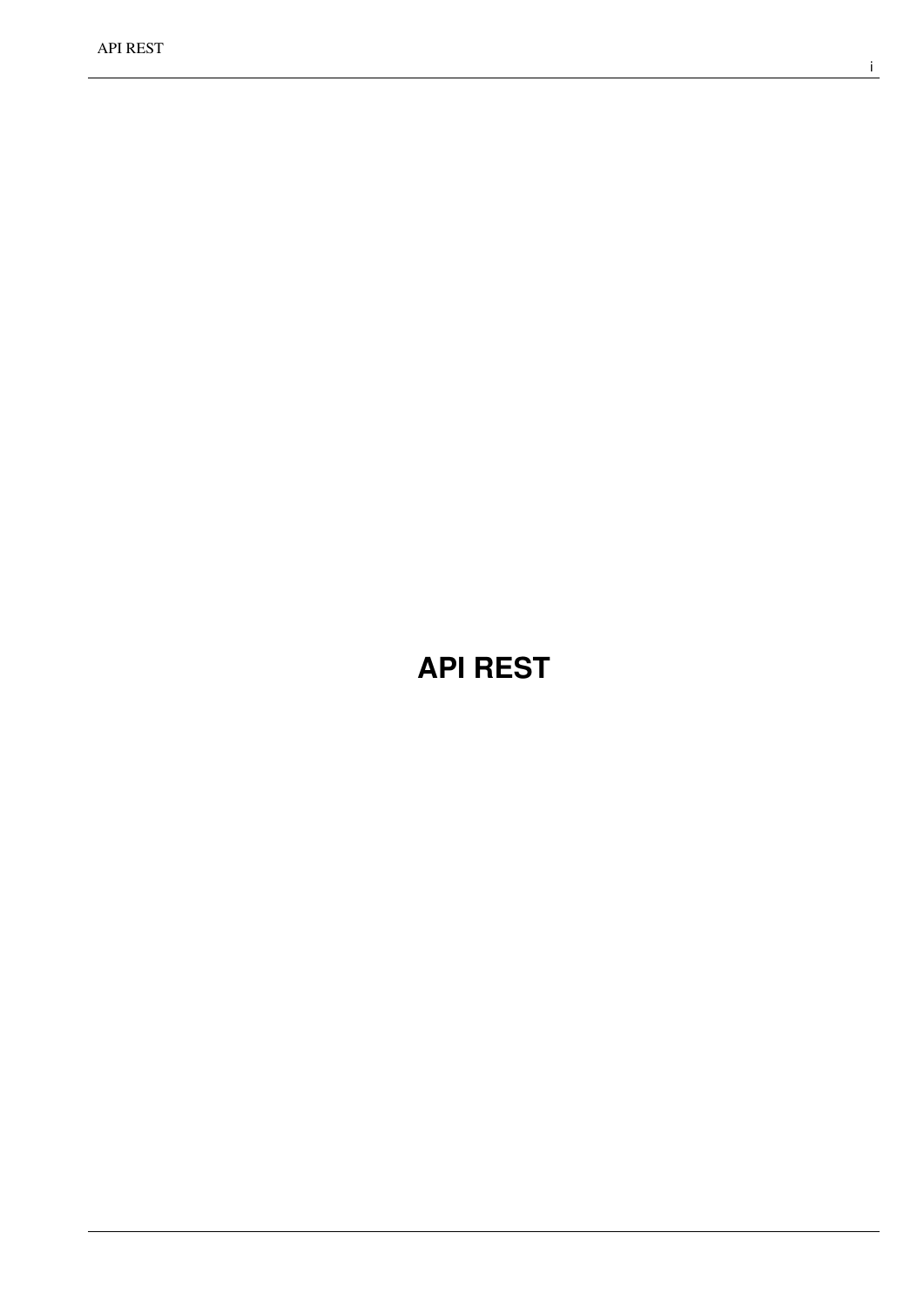| <b>COLLABORATORS</b> |                      |              |                  |
|----------------------|----------------------|--------------|------------------|
|                      |                      |              |                  |
|                      | TITLE:               |              |                  |
|                      |                      |              |                  |
|                      | <b>API REST</b>      |              |                  |
| <b>ACTION</b>        | <b>NAME</b>          | <b>DATE</b>  | <b>SIGNATURE</b> |
| <b>WRITTEN BY</b>    | http://dev.efixo.net | 11 oct. 2011 |                  |

| <b>REVISION HISTORY</b> |              |                    |             |
|-------------------------|--------------|--------------------|-------------|
|                         |              |                    |             |
| <b>NUMBER</b>           | <b>DATE</b>  | <b>DESCRIPTION</b> | <b>NAME</b> |
| 20111011                | 11 oct. 2011 |                    | н           |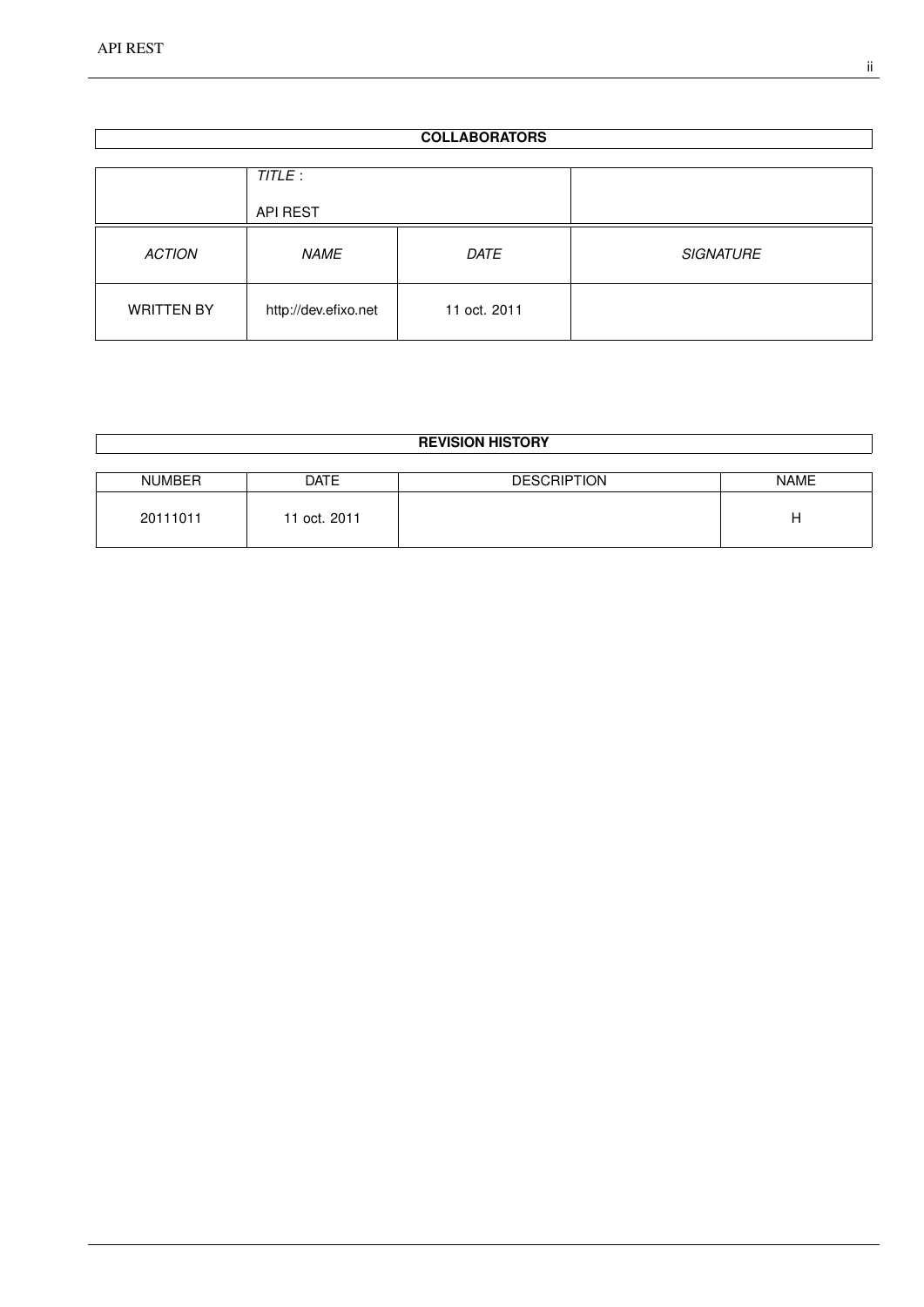# **Contents**

|   |                 | 1 ChangeLog                  | 1              |
|---|-----------------|------------------------------|----------------|
|   | 1.1             |                              | $\overline{1}$ |
|   | 1.2             |                              | $\overline{1}$ |
|   | 1.3             |                              | $\overline{1}$ |
|   | 1.4             |                              | $\overline{1}$ |
|   | 1.5             |                              | $\mathbf{1}$   |
|   | 1.6             |                              | $\overline{2}$ |
| 2 |                 | Introduction                 | $\overline{2}$ |
|   | 2.1             |                              | $\overline{2}$ |
|   | 2.2             |                              | $\overline{2}$ |
|   |                 |                              | $\overline{3}$ |
|   |                 |                              |                |
| 3 | <b>Sections</b> |                              | 3              |
|   | 3.1             |                              | $\overline{3}$ |
|   |                 | 3.1.1                        | $\overline{3}$ |
|   | 3.2             |                              | $\overline{4}$ |
|   |                 | 3.2.1                        | $\overline{4}$ |
|   |                 | 3.2.2                        | 5              |
|   |                 | 3.2.3                        | 5              |
|   | 3.3             |                              | -6             |
|   |                 | 3.3.1                        | 6              |
|   |                 | 3.3.2                        | 7              |
|   |                 | 3.3.3                        | $\overline{7}$ |
|   |                 | backup3g.setPinCode<br>3.3.4 | 8              |
|   | 3.4             |                              | 8              |
|   |                 | 3.4.1                        | 8              |
|   | 3.5             | firewall                     | 8              |
|   |                 | 3.5.1                        | 8              |
|   |                 | 3.5.2                        | 9              |
|   |                 | 3.5.3                        | 9              |
|   | 3.6             |                              | 9              |
|   |                 | 3.6.1                        | 9              |
|   |                 | 3.6.2                        | 9              |
|   |                 | 3.6.3                        |                |
|   |                 | 3.6.4                        |                |
|   |                 | 3.6.5                        |                |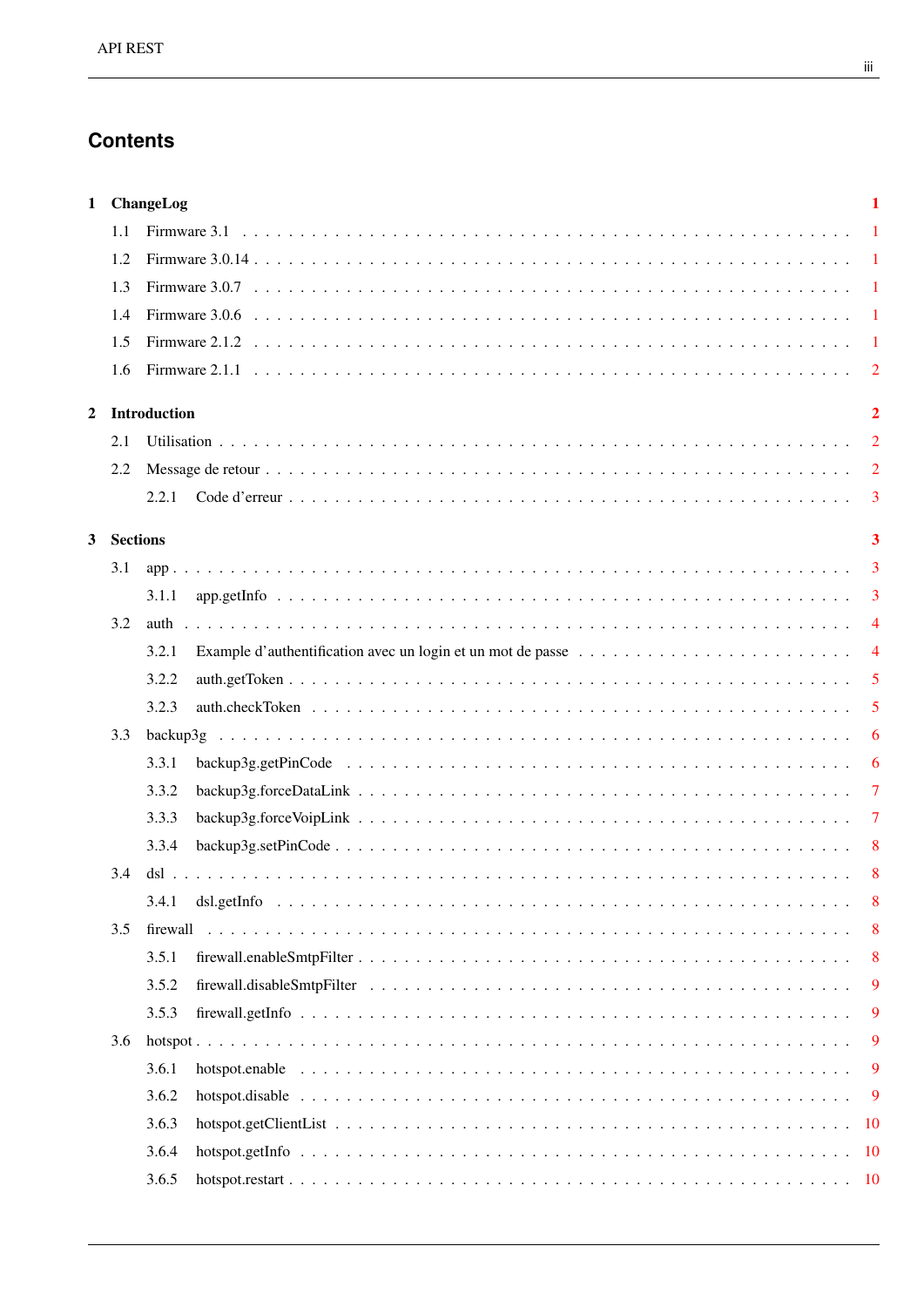$\overline{\mathbf{4}}$ 

|               | 3.6.6 |    |
|---------------|-------|----|
|               | 3.6.7 |    |
|               | 3.6.8 |    |
| 3.7           |       |    |
|               | 3.7.1 |    |
|               | 3.7.2 |    |
| 3.8           | ppp   |    |
|               | 3.8.1 |    |
|               | 3.8.2 |    |
|               | 3.8.3 |    |
| 3.9           |       |    |
|               | 3.9.1 |    |
|               | 3.9.2 |    |
|               | 3.9.3 |    |
|               | 3.9.4 |    |
|               |       |    |
|               |       |    |
|               |       |    |
|               |       |    |
|               |       |    |
|               |       |    |
|               |       |    |
|               |       |    |
|               |       |    |
|               |       |    |
|               |       |    |
|               |       |    |
|               |       |    |
|               |       |    |
|               |       |    |
|               |       |    |
|               |       |    |
|               |       |    |
|               |       |    |
|               |       |    |
|               |       |    |
|               |       |    |
|               |       |    |
| <b>Annexe</b> |       | 20 |
| 4.1           |       |    |
|               |       |    |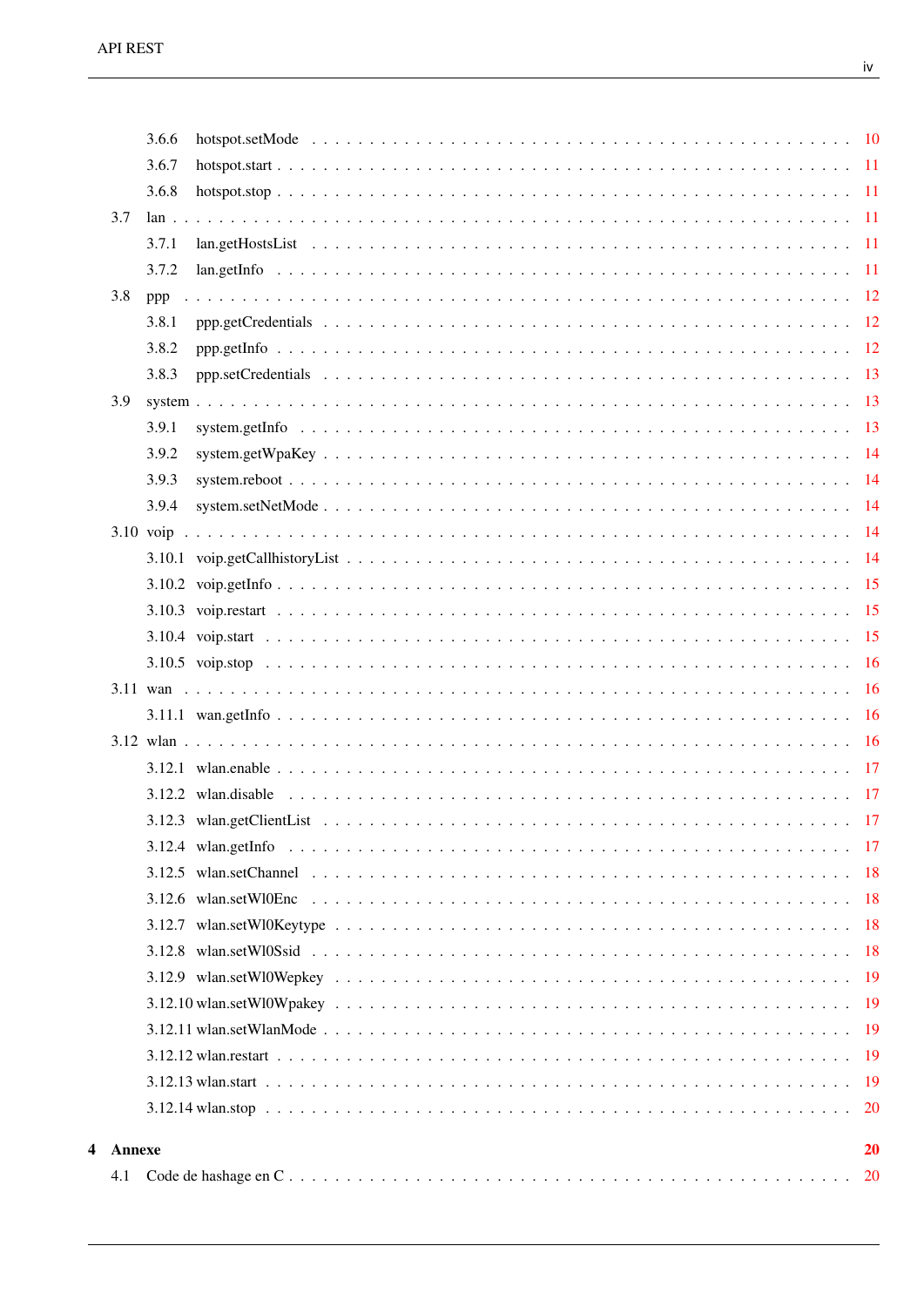# **List of Tables**

|--|--|--|--|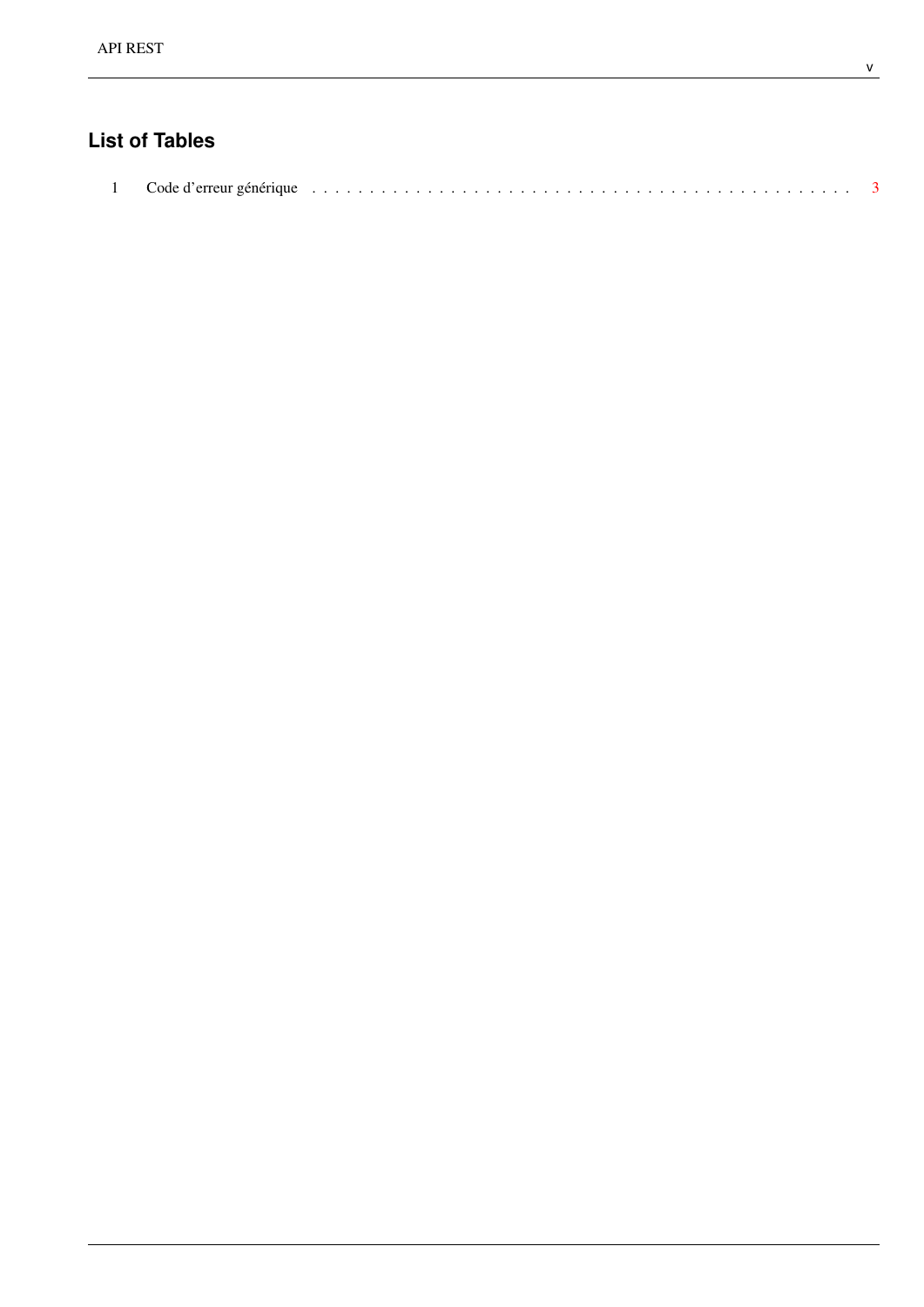# <span id="page-5-0"></span>**1 ChangeLog**

## <span id="page-5-1"></span>**1.1 Firmware 3.1**

• Mise à jour des valeurs des modes hotspot dans [hotspot.getInfo](#page-14-4) Section [3.6.4](#page-14-1)

## <span id="page-5-2"></span>**1.2 Firmware 3.0.14**

- Nouvelle méthode [app.getInfo](#page-7-5) Section [3.1.1](#page-7-3)
- Nouvelle méthode [backup3g.getPinCode](#page-10-2) Section [3.3.1](#page-10-1)
- Nouvelle méthode [backup3g.setPinCode](#page-12-5) Section [3.3.4](#page-12-0)

## <span id="page-5-3"></span>**1.3 Firmware 3.0.7**

- Nouvelle méthode [voip.getCallhistoryList](#page-18-5) Section [3.10.1](#page-18-4)
- Nouvelle méthode [lan.getHostsList](#page-15-5) Section [3.7.1](#page-15-3)
- Nouvelle méthode [system.reboot](#page-18-6) Section [3.9.3](#page-18-1)
- Méthode [lan.getInfo](#page-15-6) Section [3.7.2:](#page-15-4)
	- ajout des attributs dhcp\_active, dhcp\_start, dhcp\_end et dhcp\_lease.
- Méthode [voip.getInfo](#page-19-3) Section [3.10.2:](#page-19-0)
	- ajout des attributs hook\_status et callhistory\_active.
- Méthode [wlan.getInfo](#page-21-4) Section [3.12.4:](#page-21-3)
	- ajout de l'attribut mac\_filtering.

## <span id="page-5-4"></span>**1.4 Firmware 3.0.6**

- Méthode [wan.getInfo](#page-20-4) Section [3.11.1:](#page-20-2)
	- la méthode wan.getInfo est dorénavent public.

## <span id="page-5-5"></span>**1.5 Firmware 2.1.2**

- Nouvelle authentification par login/mot de passe.
- La configuration de l'authentification de l'API REST se base sur celle de l'interface web de configuration (même méthode d'authentification, même login/mot de passe, . . . ).
- Nouveau module [backup3g](#page-10-1) Section [3.3.](#page-10-0)
- Méthode [wan.getInfo](#page-20-4) Section [3.11.1:](#page-20-2)
	- ajout de l'attribut infra.
- Méthode [voip.getInfo](#page-19-3) Section [3.10.2:](#page-19-0)
	- ajout de l'attribut infra.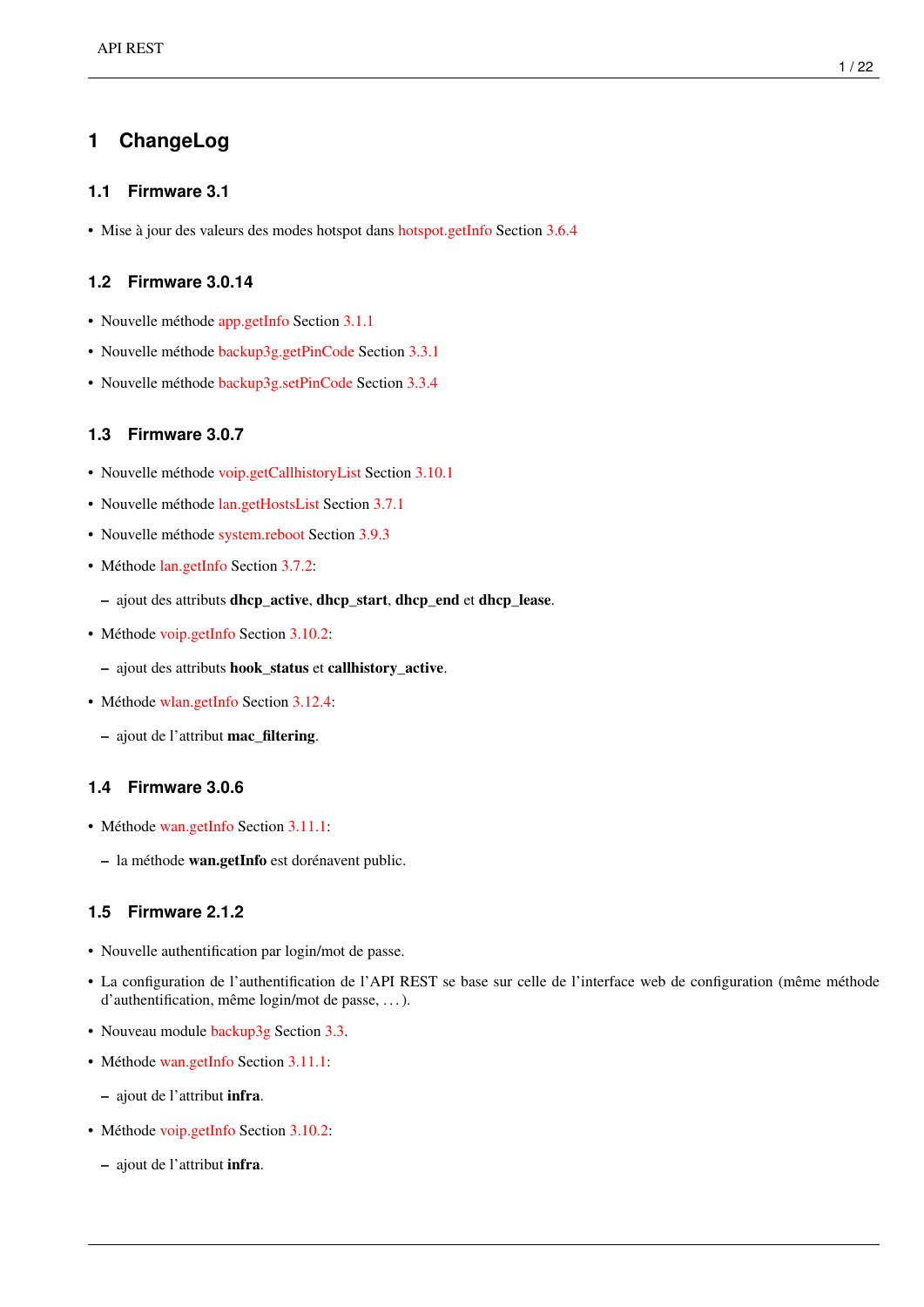- Méthode [lan.getInfo](#page-15-6) Section [3.7.2:](#page-15-4)
	- la méthode est dorénavent public.
- Méthode [firewall.getInfo](#page-13-5) Section [3.5.3:](#page-13-1)
	- le tag "stmpdrop" a été renommé en "smtpdrop" (faute de frappe).
- Méthode [dsl.getInfo](#page-12-6) Section [3.4.1:](#page-12-2)
	- ajout des attributs linemode, uptime, counter, crc.
- Méthode [system.getInfo](#page-17-3) Section [3.9.1:](#page-17-2)
	- ajout de l'attribut version\_dsldriver.
	- ajout de l'attribut net\_infra.
- Correction d'erreurs diverses:
	- La méthode [ppp.setCredentials](#page-17-4) Section [3.8.3](#page-17-0) est corrigée.

## <span id="page-6-0"></span>**1.6 Firmware 2.1.1**

• Nouvelles valeurs de l'attribut "mode" pour les méthodes "wlan.getInfo" et "wlan.setWlanMode".

## <span id="page-6-1"></span>**2 Introduction**

## <span id="page-6-2"></span>**2.1 Utilisation**

- L'URL de l'interface REST est <http://neufbox/api/1.0/> où 1.0 est le numéro de version de l'interface.
- L'interface peut être testée avec wget ou curl par exemple.
- L'interface doit être appelée avec une requête HTTP GET pour les méthodes qui ne font que consulter des informations, et une requête HTTP POST pour les méthodes qui modifient des informations.
- Certaines méthodes sont privées. Il est alors nécessaire d'être authentifié pour en avoir l'accès. L'authentification se fait grâce au module auth.

#### Exemple d'appel d'une méthode avec curl

```
$ curl http://neufbox/api/1.0/?method=auth.getToken
```
## <span id="page-6-3"></span>**2.2 Message de retour**

• Lorsque l'appel de la méthode a réussi, l'attribut stat de la balise rsp vaut ok

#### Exemple

```
<?xml version="1.0" ?>
<rsp stat="ok" version="1.0">
         [resultat]
\langle/rsp>
```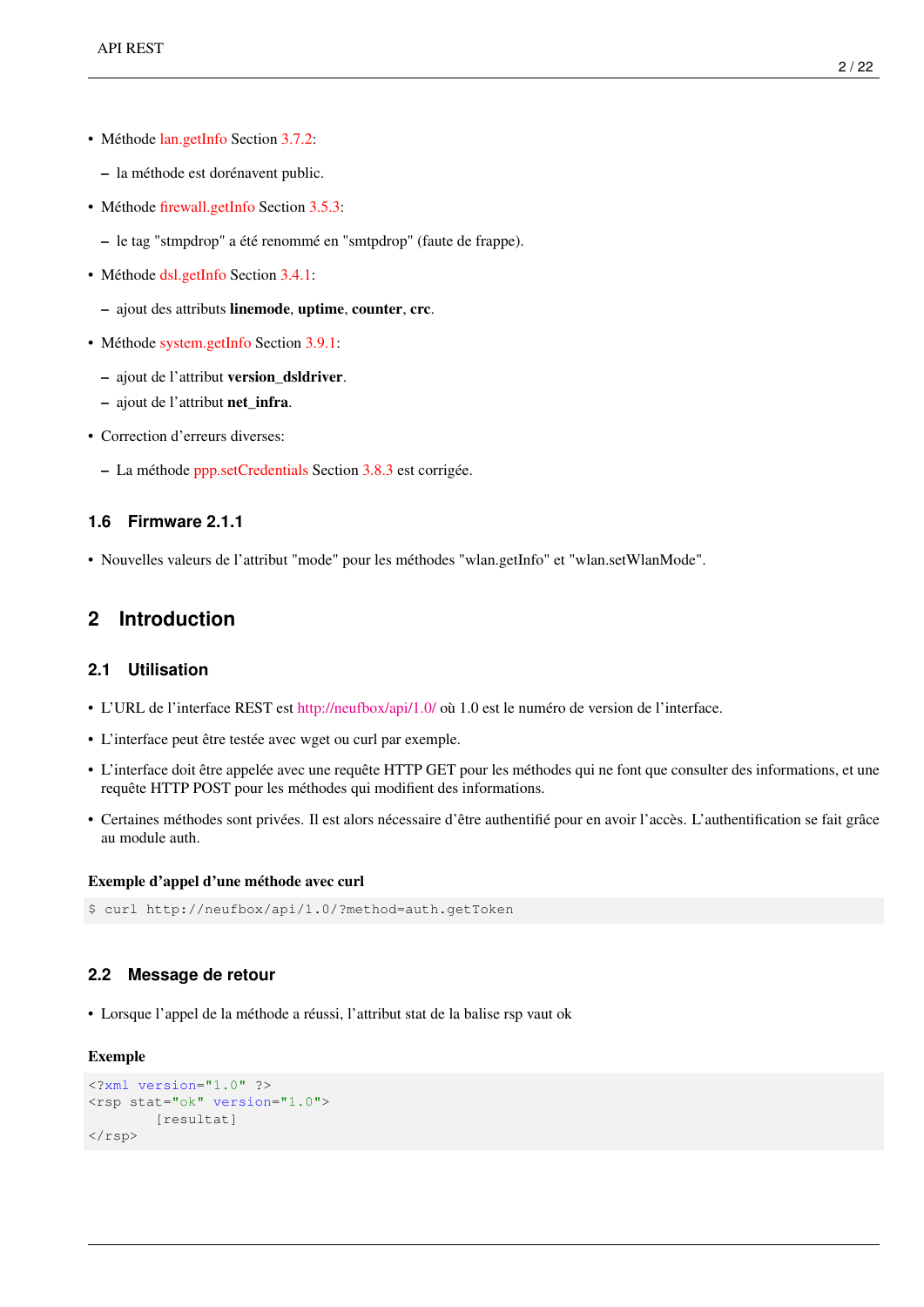• Si l'appel de la méthode a échoué, l'attribut stat de la balise rsp vaut fail. La balise rsp contient alors une balise err avec un attribut code contenant le code d'erreur et un attribut msg contenant un message d'explication de l'erreur en anglais.

## Exemple

```
<?xml version="1.0" ?>
<rsp stat="fail" version="1.0">
        <err code="[code-erreur]" msg="[message-erreur]" />
\langle/rsp>
```
#### <span id="page-7-0"></span>**2.2.1 Code d'erreur**

Il existe 2 types de code d'erreur:

- les codes d'erreurs génériques qui peuvent être renvoyés suite à n'importe quel appel
- les codes d'erreurs propres à la méthode appelée

| code | msg                   | explication                            |
|------|-----------------------|----------------------------------------|
|      | Unknown error         | Une erreur inconnue s'est produite     |
| 112  | Method not found      | Impossible de trouver la méthode       |
|      |                       | demandée                               |
| 113  | Need argument(s)      | Besoin de plus d'arguments             |
| 114  | Invalid $argument(s)$ | Arguments soumis invalides             |
| 115  | Need authentication   | Authentification nécessaire            |
| 120  | The box being upgrade | La neufbox est en cours de mise à jour |

Table 1: Code d'erreur générique

## <span id="page-7-4"></span><span id="page-7-1"></span>**3 Sections**

#### <span id="page-7-2"></span>**3.1 app**

#### <span id="page-7-3"></span>**3.1.1 app.getInfo**

<span id="page-7-5"></span>**Note**

Existe depuis le firmware 3.0.14

- Méthode HTTP : GET
- Accès : public
- Description : informations sur les applications tournant sur la box.
- Retour :
	- balise p910nd > attribut status = (up|down). Status du partage de l'imprimante.
	- balise **p910nd** > attribut **bidir** =  $(\text{on} | \text{off})$ . Activation du mode bidirectionnel.
	- balise smbd > attribut  $active = (on | of f)$ . Activation du partage de fichiers.
	- balise smbd > attribut state =  $(\text{up} | \text{down})$ . Status du partage de fichiers.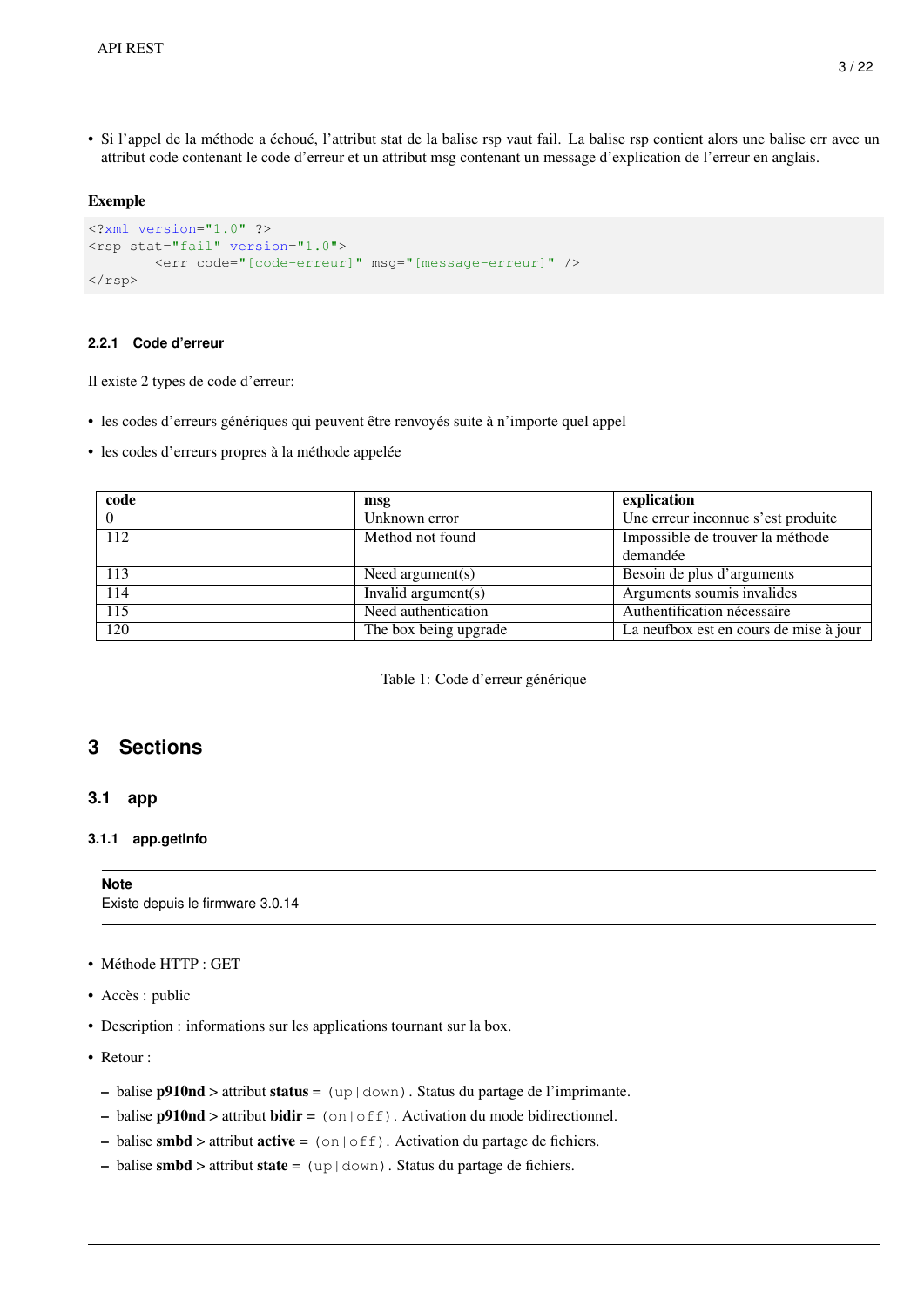– balise smbd > attribut codeno = (starting|error\_internal). Information complémentaire sur le status du partage de fichiers.

#### Exemple

```
<?xml version="1.0" encoding="UTF-8"?>
<rsp stat="ok" version="1.0">
   <p910nd status="down" bidir="on" />
   <smbd active="off" state="down" codeno="" />
\langle/rsp>
```
## <span id="page-8-0"></span>**3.2 auth**

Depuis le firmware 2.1.2, l'authentification sur l'API REST se base sur celle employée sur l'interface web de configuration de la neufbox.

Vous avez donc le choix entre:

- désactiver l'authentification,
- le login/mot de passe,
- le bouton de service,
- activer toutes les méthodes d'authentification.

Pour s'authentifier avec un login et un mot de passe, il faut procéder comme avec l'authentification par bouton de service sauf qu'il faut utiliser en plus le paramétre hash lors de l'appel de la méthode auth.checkToken. Ce paramétre hash est la concaténation du hash du login et du hash du mot de passe.

Un hash d'une valeur est composé de 64 caractères (32 digest SHA256 en représentation hexadécimal) et se calcul ainsi (value étant la valeur a hasher et key le token):

fh = sha256\_hash(value) hash = hmac\_sha256\_hash(key, fh)

[Exemple de code de hashage en C](#page-24-3) Section [4.1](#page-24-2)



#### <span id="page-8-1"></span>**3.2.1 Example d'authentification avec un login et un mot de passe**

#### **Note**

Exemple avec login valant *admin* et mot de passe valant *admin*.

```
$ curl -s -G http://neufbox/api/1.0/?method=auth.getToken
<?xml version="1.0" encoding="UTF-8"?>
<rsp stat="ok" version="1.0">
   <auth token="43f6168e635b9a90774cc4d3212d5703c11c9302" method="passwd" />
\langle/rsp>
```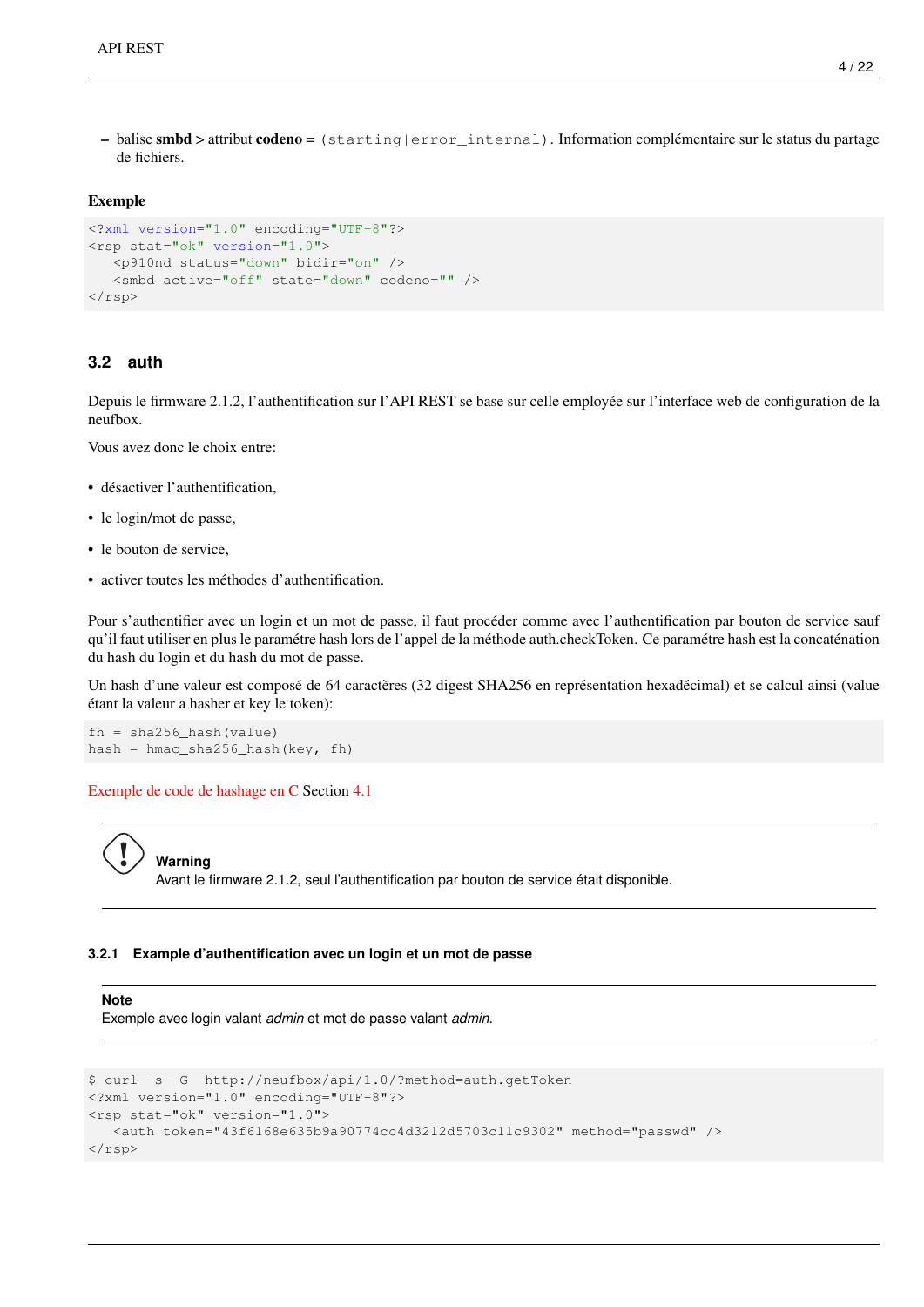```
$ ./hash 43f6168e635b9a90774cc4d3212d5703c11c9302 admin
hash = 7aa3e8b3ed7dfd7796800b4c4c67a0c56c5e4a66502155c17a7bcef5ae945ffa
$ curl -s http://neufbox/api/1.0/?method=auth.checkToken\&token=43 ←-
   f6168e635b9a90774cc4d3212d5703c11c9302\&hash=7 ←-
   aa3e8b3ed7dfd7796800b4c4c67a0c56c5e4a66502155c17a7bcef5ae945ffa
<?xml version="1.0" encoding="UTF-8"?>
<rsp stat="ok" version="1.0">
   <auth token="43f6168e635b9a90774cc4d3212d5703c11c9302" />
\langle/rsp>
```


## **Warning**

Dans la pratique, il faut que toutes ses commandes soit executés en moins de 5 secondes à cause du timeout de validité du token lors de l'utilisation de la méthode d'authentification par login/mot de passe seul.

#### <span id="page-9-0"></span>**3.2.2 auth.getToken**

- Méthode HTTP : GET
- Accès : public
- Description : retourne un nouveau token pour la procédure d'authentification, ou un code d'erreur
- Retour :
	- Si succès :
		- \* balise tag > attribut token. Valeur du nouveau token.
		- \* balise tag > attribut method = (passwd|button|all). Méthodes possibles pour s'authentifier. La valeur all signifie que toutes les méthodes d'authentification sont possibles. *(firmware >= 2.1.2)*
	- Si erreur :
		- \* balise err > attribut code contient le code d'erreur :
			- · 0 : Unknown error. Erreur interne lors de la génération du token
			- · 201 : Max token reached. Nombre maximal de tokens atteint (la limite est de 64 demandes simultanées)
			- · 205 : Authentification disabled. L'authentification est désactivée. *(firmware >= 2.1.2)*

#### Exemple :

```
<?xml version="1.0" ?>
<rsp stat="ok" version="1.0">
   <auth token="fe5be7az1v9cb45zeogger8b4re145g3" method="passwd" />
\langle/rsp>
```
## <span id="page-9-1"></span>**3.2.3 auth.checkToken**

#### **Note**

le paramètre hash est obtenue en concaténant le hash du login et le hash du mot de passe (la longueur de cette valeur est donc de 128 caractères).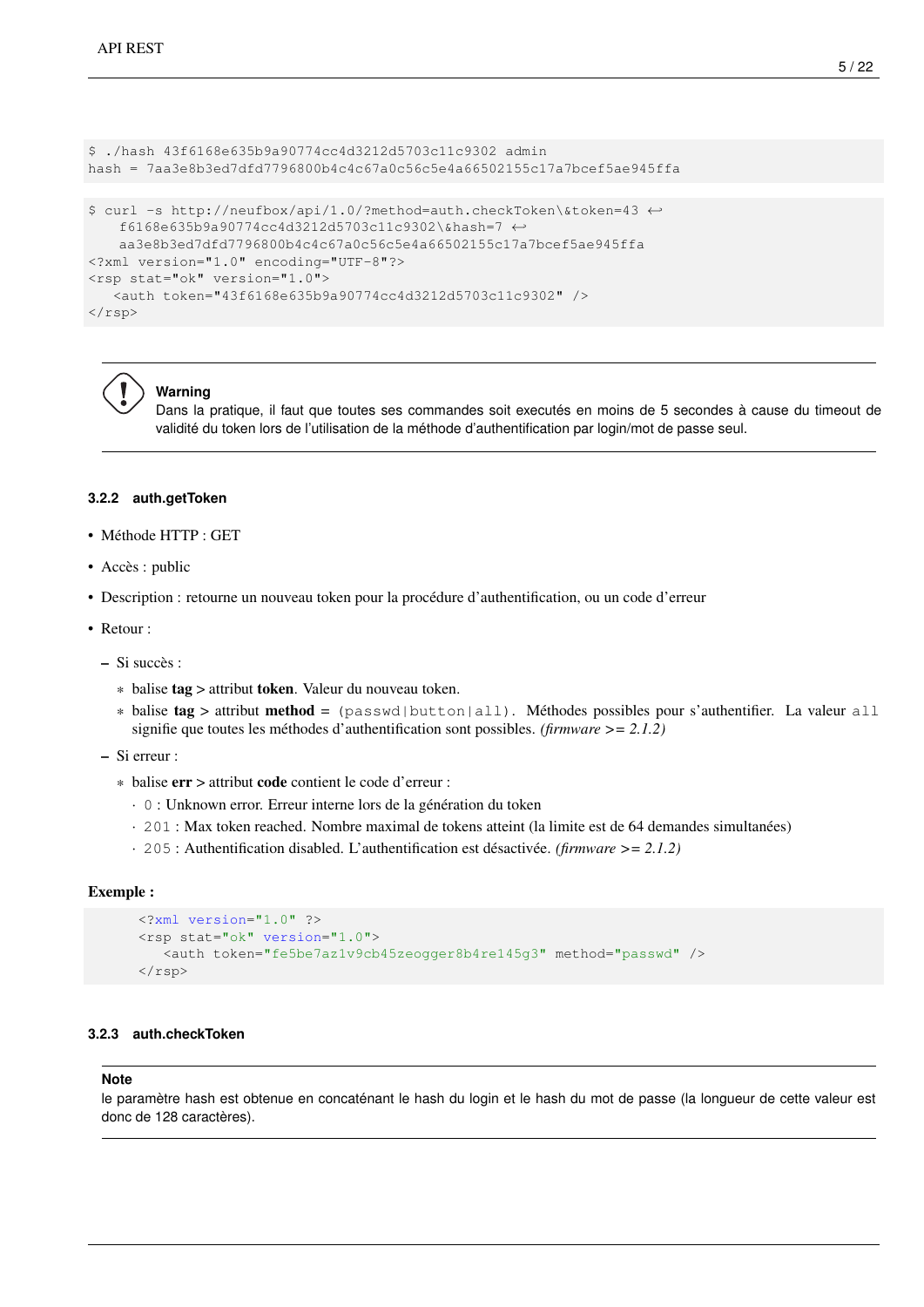

**Warning**

Si la méthode d'authentification autorisée est uniquement par login/mot de passe, le timeout entre le getToken et checkToken est de 5 secondes. *(firmware >= 2.1.2)*

- Méthode HTTP : GET
- Accès : public
- Description : vérifier si le token a été validé
- Paramètres requête :
	- token : token à valider *(obligatoire)*
	- hash : hash du login/mot de passe *(optionnel: si essai d'authentification par login/mot de passe) (firmware >= 2.1.2) (voir la note ci dessus pour la méthode du fabrication du hash)*
- Retour :
	- Si succès :
		- \* balise tag > attribut token. Valeur du token validé.
	- Si erreur :
		- \* balise err > attribut code contient le code d'erreur :
			- · 201 : Invalid session. La session n'existe pas ou est déjà authentifiée.
			- · 202 : Pre-Session timeout. Vous disposez de 5 minutes entre le getToken et le checkToken pour valider le token.
			- · 203 : Push button not pushed. Le bouton n'a pas été appuyé.
			- · 204 : Invalid login and/or password. Le login et/ou le mot de passe est invalide. *(firmware >= 2.1.2)*
			- · 205 : Authentification disabled. L'authentification est désactivée. *(firmware >= 2.1.2)*

#### Exemple d'un succès puis d'une erreur :

```
<?xml version="1.0" ?>
<rsp stat="ok" version="1.0">
   <auth token="fe5be7az1v9cb45zeogger8b4re145g3" />
\langle/rsp>
<?xml version="1.0" ?>
<rsp stat="fail" version="1.0">
   <err code="203" msg="Push button not pushed" />
\langle/rsp>
```
## <span id="page-10-0"></span>**3.3 backup3g**

#### <span id="page-10-1"></span>**3.3.1 backup3g.getPinCode**

<span id="page-10-2"></span>**Note** Existe depuis le firmware 3.0.14

- Méthode HTTP : GET
- Accès : privé
- Description : Retourne le code pin de la clé 3g.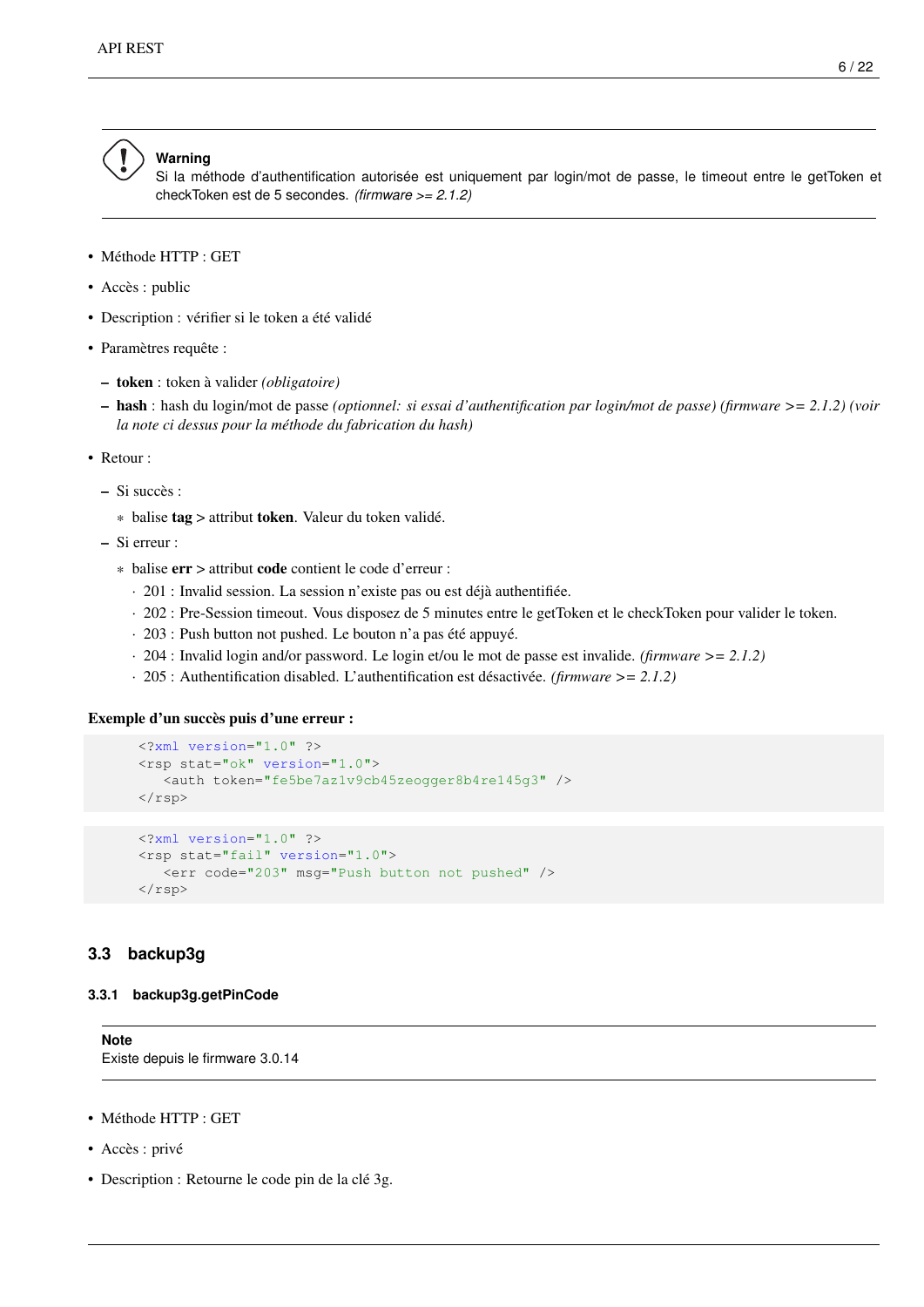- Retour :
	- balise pin > attribut code. Code pin.

#### Exemple

```
<?xml version="1.0" encoding="UTF-8"?>
<rsp stat="ok" version="1.0">
   <pin code="0000" />
\langle/rsp>
```
#### <span id="page-11-0"></span>**3.3.2 backup3g.forceDataLink**

**Note** Existe depuis le firmware 2.1.2

- Méthode HTTP : POST
- Accès : privé
- Description : Cette méthode définie la politique d'utilisation de la 3g pour la data.
- Paramètre requête :
	- $-$  mode =  $($ on|off|auto)
		- \* on : on force l'utilisation de la 3g
		- \* off : on interdit l'utilisation de la 3g
		- \* auto : bascule en 3g uniquement si l'adsl et/ou le ppp adsl est down *(politique par défaut sur la neufbox)*

#### <span id="page-11-1"></span>**3.3.3 backup3g.forceVoipLink**

```
Note
```
Existe depuis le firmware 2.1.2

- Méthode HTTP : POST
- Accès : privé
- Description : Cette méthode définie la politique d'utilisation de la 3g pour la voix.
- Paramètre :
	- $-$  mode =  $($ on $|$ off)
		- \* on : on force l'utilisation de la 3g
		- \* off : on interdit l'utilisation de la 3g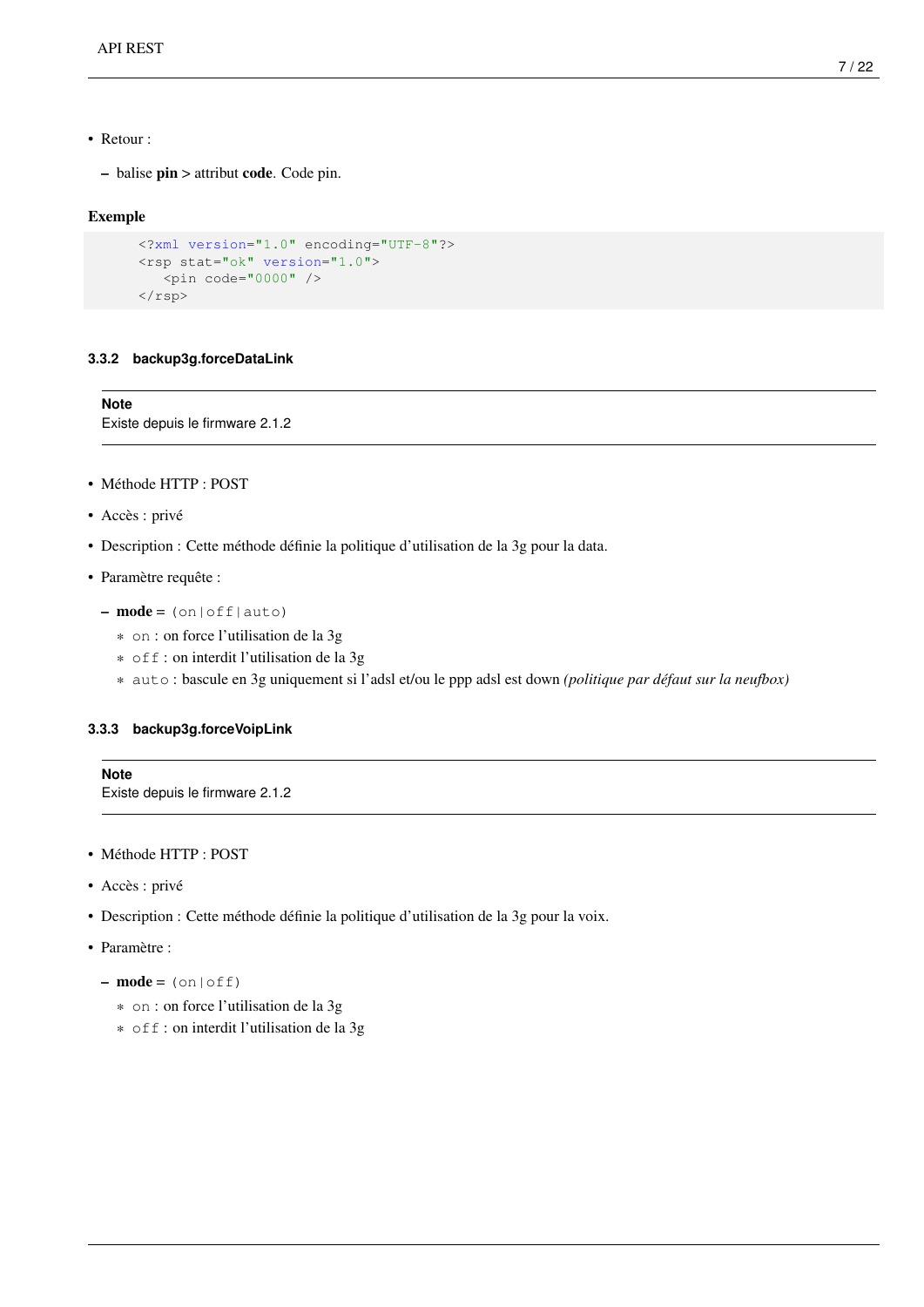#### <span id="page-12-0"></span>**3.3.4 backup3g.setPinCode**

#### <span id="page-12-5"></span>**Note**

Existe depuis le firmware 3.0.14

- Méthode HTTP : POST
- Accès : privé
- Description : Cette méthode définie le code pin de la clé 3g.
- Paramètre :
	- $-$  pincode =  $([0-9]{4,8})$

## <span id="page-12-1"></span>**3.4 dsl**

#### <span id="page-12-2"></span>**3.4.1 dsl.getInfo**

- <span id="page-12-6"></span>• Méthode HTTP : GET
- Accès : public
- Description : Renvoie des informations sur le lien ADSL.
- Retour :
	- balise dsl > attribut linemode. Mode du lien. *(firmware >= 2.1.2)*
	- balise dsl > attribut uptime. Nombre de seconde depuis la montée du lien. *(firmware >= 2.1.2)*
	- balise dsl > attribut counter. Nombre de connexion ADSL effectué. *(firmware >= 2.1.2)*
	- balise dsl > attribut crc. Nombre d'erreur CRC. *(firmware >= 2.1.2)*
	- balise dsl > attribut status = (up|down). Status du lien.
	- balise dsl > attribut noise\_down. Marge de bruit flux descendant.
	- balise dsl > attribut noise\_up. Marge de bruit flux montant.
	- balise dsl > attribut attenuation\_down. Atténuation flux descendant.
	- balise dsl > attribut attenuation\_up. Atténuation flux montant.
	- balise dsl > attribut rate\_down. Débit flux descendant.
	- balise dsl > attribut rate\_up. Débit flux montant.

#### Exemple

```
<?xml version="1.0" ?>
<rsp stat="ok" version="1.0">
   <dsl linemode="G.DMT" uptime="4857" counter="1" crc="0"
        status="up" noise_down="4.5" noise_up="4.2"
        attenuation_down="3.2" attenuation_up="5.2" rate_down="8000" rate_up="800" />
\langle/rsp>
```
## <span id="page-12-3"></span>**3.5 firewall**

#### <span id="page-12-4"></span>**3.5.1 firewall.enableSmtpFilter**

- Méthode HTTP : POST
- Accès : privé
- Description : activer le filtrage du SMTP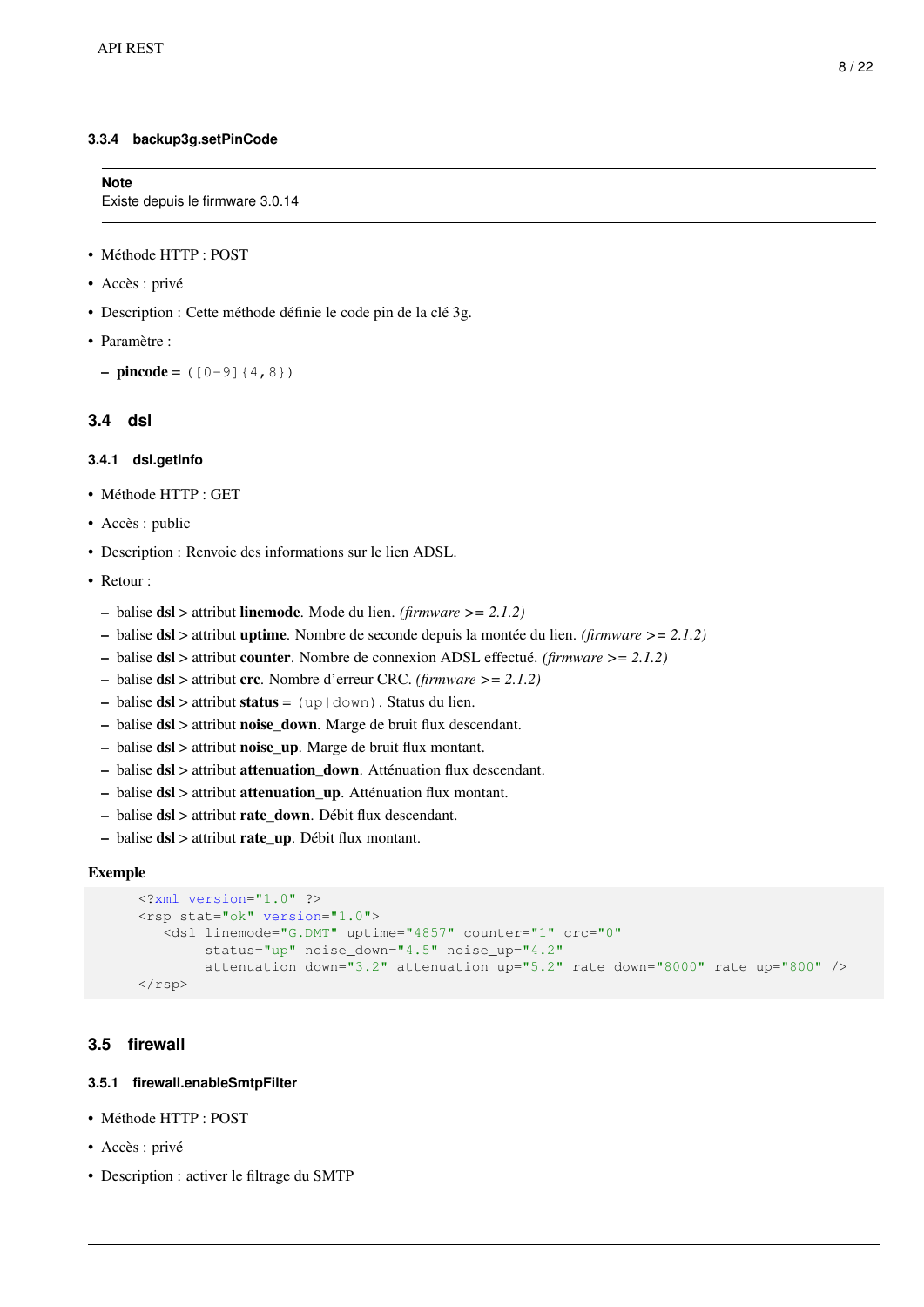#### <span id="page-13-0"></span>**3.5.2 firewall.disableSmtpFilter**

- Méthode HTTP : POST
- Accès : privé
- Description : désactiver le filtrage du SMTP

#### <span id="page-13-1"></span>**3.5.3 firewall.getInfo**

- <span id="page-13-5"></span>• Méthode HTTP : GET
- Accès : privé
- Description : informations sur l'activation des différents filtrages
- Retour :
	- $-$  balise firewall  $>$  attribut mode =  $(simpler)$
	- balise firewall > balise winsharedrop > attribut active =  $(on|off)$
	- balise firewall > balise icmpdrop > attribut active =  $(on | of f)$
	- balise firewall > balise smtpdrop > attribut  $active = (on | of f)$

#### Exemple

```
<?xml version="1.0" encoding="UTF-8"?>
<rsp stat="ok" version="1.0">
  <firewall mode="simple">
     <winsharedrop active="on" />
     <icmpdrop active="off" />
     <smtpdrop active="on" />
   </firewall>
\langle/rsp>
```
## <span id="page-13-2"></span>**3.6 hotspot**

#### <span id="page-13-3"></span>**3.6.1 hotspot.enable**

- Méthode HTTP : POST
- Accès : privé
- Description : activer le hotspot.

#### <span id="page-13-4"></span>**3.6.2 hotspot.disable**

- Méthode HTTP : POST
- Accès : privé
- Description : désactiver le hotspot.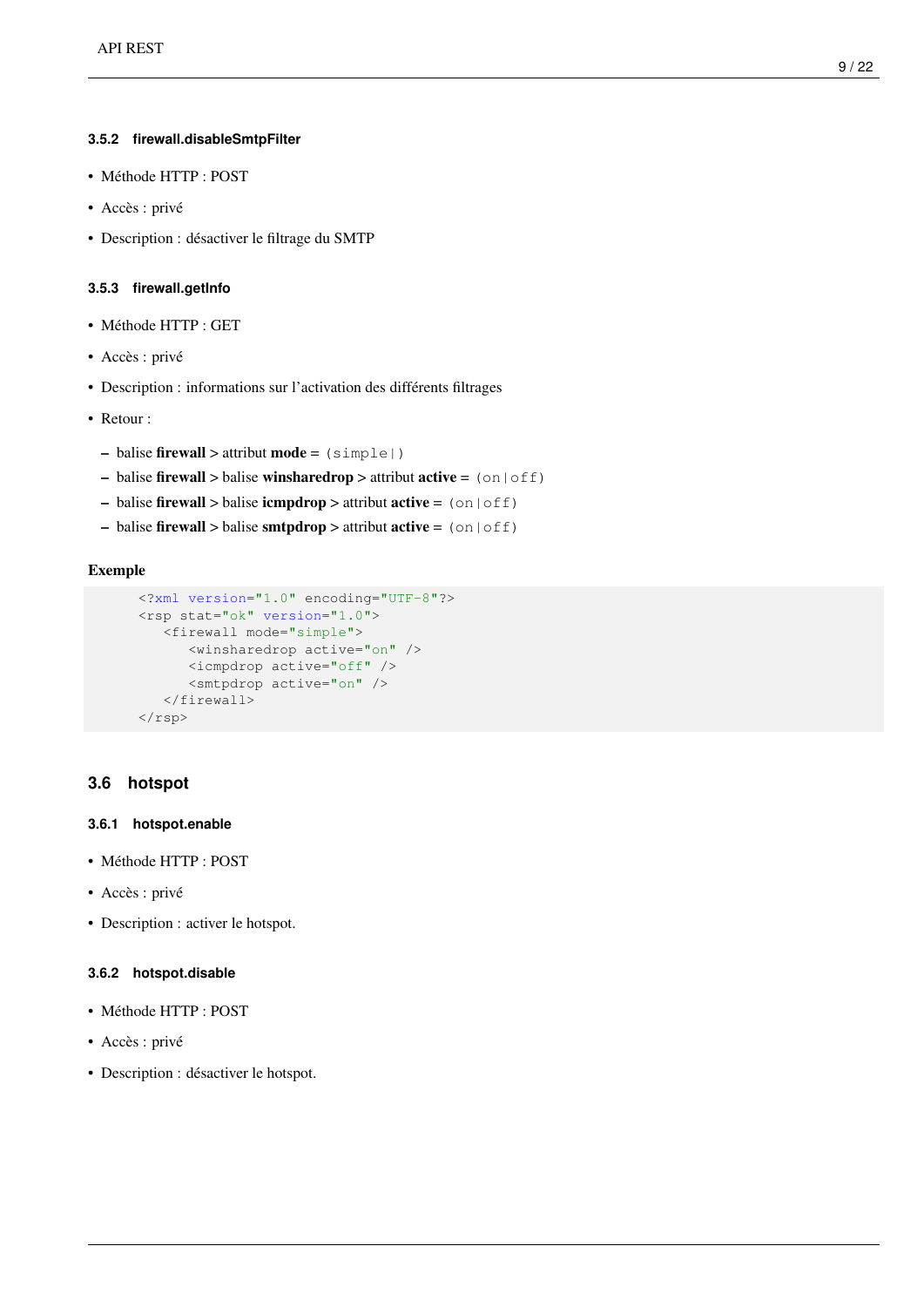#### <span id="page-14-0"></span>**3.6.3 hotspot.getClientList**

- Méthode HTTP : GET
- Accès : privé
- Description : liste des clients hotspot.

#### Exemple

```
<?xml version="1.0" ?>
<rsp stat="ok" version="1.0">
  <client mac_addr="00:00:00:00:00:00" ip_addr="192.168.2.1" />
  <client mac_addr="11:11:11:11:11:11" ip_addr="192.168.2.2" />
\langle/rsp>
```
## <span id="page-14-1"></span>**3.6.4 hotspot.getInfo**

- <span id="page-14-4"></span>• Méthode HTTP : GET
- Accès : privé
- Description : informations sur le service hotspot.
- Retour :
	- balise **hotspot** > attribut **status** =  $(\text{up}| \text{down})$
	- balise **hotspot** > attribut **enabled** =  $(\text{on} | \text{off})$
	- balise hotspot > attribut mode =  $(sfr|sfr)$  (anciennes valeurs avant firmware 3.1: (twin\_neuf|twin\_neuf\_fon))

#### Exemple

```
<?xml version="1.0" ?>
<rsp stat="ok" version="1.0">
   <hotspot status="up" enabled="on" mode="sfr" />
\langle/rsp>
```
#### <span id="page-14-2"></span>**3.6.5 hotspot.restart**

- Méthode HTTP : POST
- Accès : privé
- Description : redémarrer le service hotspot.

## <span id="page-14-3"></span>**3.6.6 hotspot.setMode**

- Méthode HTTP : POST
- Accès : privé
- Description : définir le mode hotspot.
- Paramètre requête :
	- $-$  mode =  $(sfr|sfr_f))$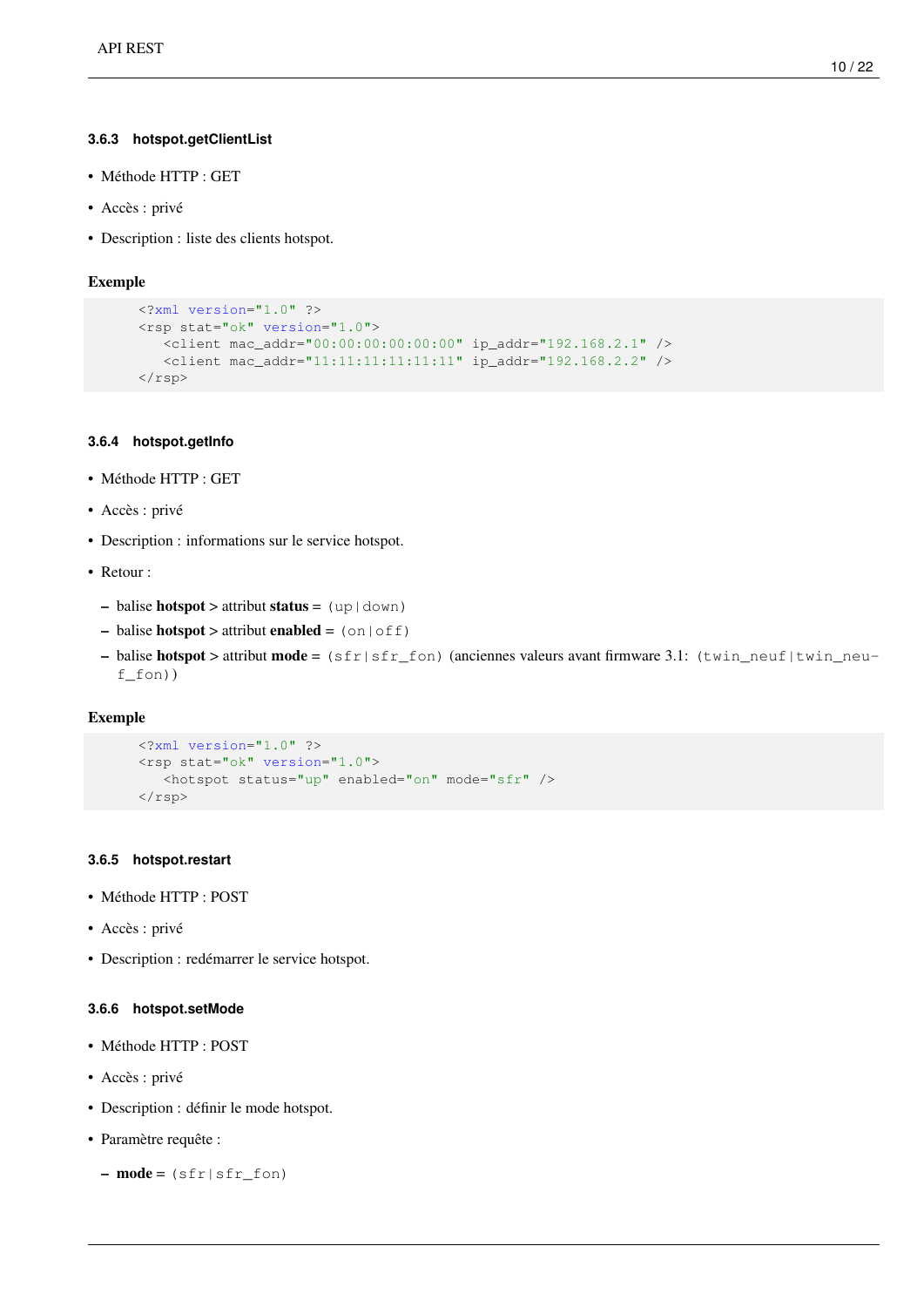#### <span id="page-15-0"></span>**3.6.7 hotspot.start**

- Méthode HTTP : POST
- Accès : privé
- Description : démarrer le service hotspot (pour que le hotspot soit démarré, il faut qu'il soit activé).

#### <span id="page-15-1"></span>**3.6.8 hotspot.stop**

- Méthode HTTP : POST
- Accès : privé
- Description : arrêter le service hotspot.

## <span id="page-15-2"></span>**3.7 lan**

#### <span id="page-15-3"></span>**3.7.1 lan.getHostsList**

<span id="page-15-5"></span>**Note** Existe depuis le firmware 3.0.7

- Méthode HTTP : GET
- Accès : public
- Description : liste des clients du réseau local.
- Retour :
	- balise host > attribut name. Nom d'hôte de l'ordinateur.
	- balise host > attribut ip. Adresse IP.
	- balise host > attribut mac. Adresse MAC.
	- balise host > attribut iface = (lan1|lan2|lan3|lan3|wlan0). Nom du port sur lequel l'ordinateur est branché.

#### Exemple

```
<?xml version="1.0" encoding="UTF-8"?>
<rsp stat="ok" version="1.0">
   <host name="bigbox" ip="192.168.1.98" mac="00:21:91:12:d4:7c" iface="lan4" />
   <host name="laptop" ip="192.168.1.99" mac="00:15:d5:42:d4:7f" iface="lan3" />
\langle/rsp>
```
#### <span id="page-15-4"></span>**3.7.2 lan.getInfo**

<span id="page-15-6"></span>**Note** Cette méthode était privée avant le firmware 2.1.2

- Méthode HTTP : GET
- Accès : public *(privé avant le firmware 2.1.2)*
- Description : informations sur le réseau local.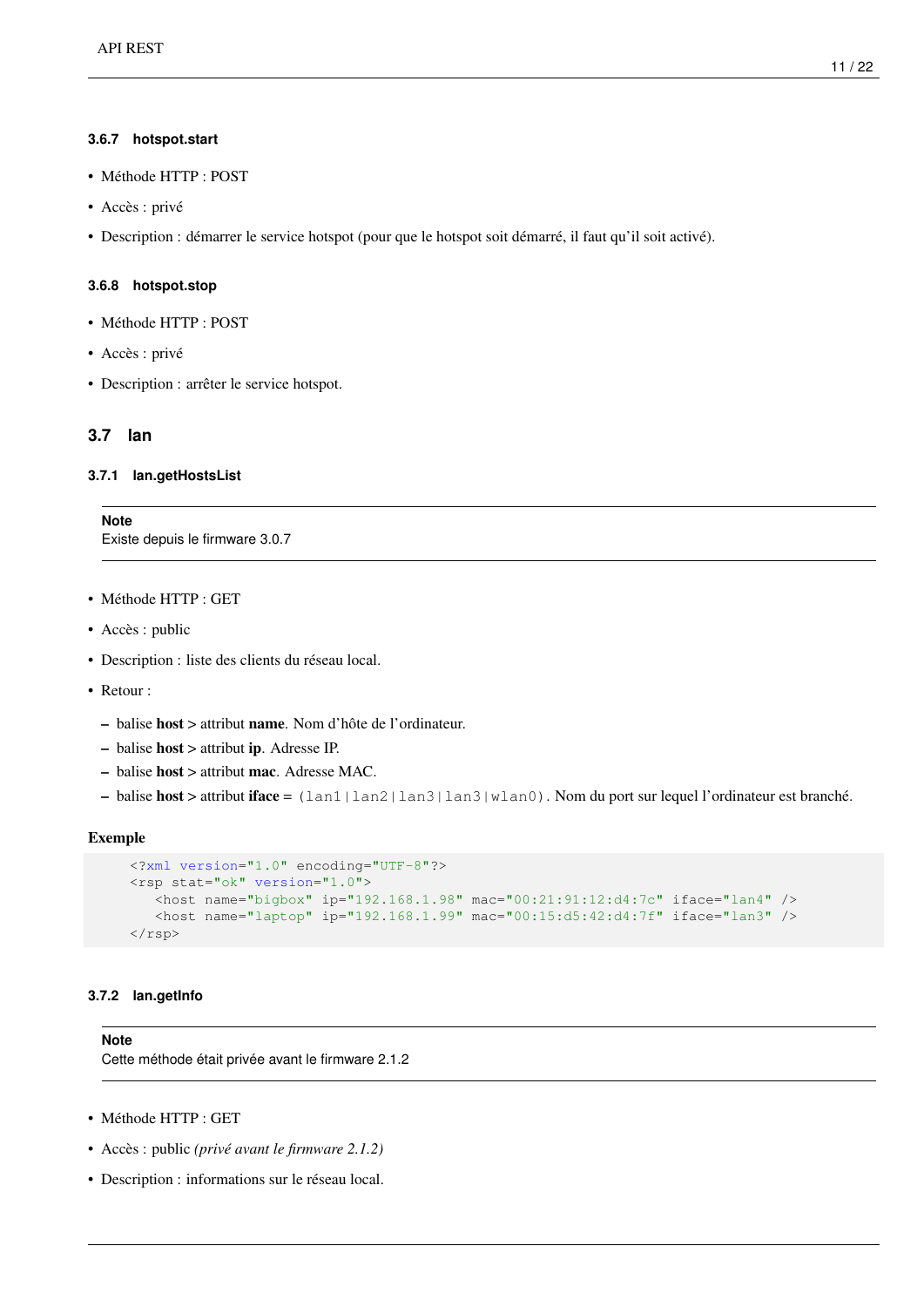- Retour :
	- balise  $ppp >$  attribut  $ip\_addr$ . Adresse IP de la box.
	- balise ppp > attribut netmask. Masque réseau de la box.
	- balise ppp > attribut dhcp\_active. Activation du service DHCP. *(firmware >= 3.0.7)*
	- balise ppp > attribut dhcp\_start. Adresse IP du début de la plage des IP attribuée par DHCP. *(firmware >= 3.0.7)*
	- balise ppp > attribut dhcp\_end. Adresse IP de fin de la plage des IP attribuée par DHCP. *(firmware >= 3.0.7)*
	- balise ppp > attribut dhcp\_lease. Nombre de seconde d'attribution de l'adresse IP par DHCP. *(firmware >= 3.0.7)*

#### Exemple

```
<?xml version="1.0" ?>
<rsp stat="ok">
   \lambda <lan ip_addr="192.168.1.1" netmask="255.255.255.0" dhcp_active="on" dhcp_start=" \leftrightarrow192.168.1.20" dhcp_end="192.168.1.100" dhcp_lease="86400" />
\langle/rsp>
```
## <span id="page-16-0"></span>**3.8 ppp**

#### <span id="page-16-1"></span>**3.8.1 ppp.getCredentials**

- Méthode HTTP : GET
- Accès : privé
- Description : informations sur le login et le mot de passe ppp.
- Retour :
	- balise  $ppp >$  attribut login. Login ppp.
	- balise ppp > attribut password. Mot de passe ppp.

#### Exemple

```
<?xml version="1.0" ?>
<rsp stat="ok" version="1.0">
   <ppp login="0123456789@neufpnp" password="neufpnp" />
\langle/rsp>
```
#### <span id="page-16-2"></span>**3.8.2 ppp.getInfo**

- Méthode HTTP : GET
- Accès : public
- Description : informations sur le lien ppp.
- Retour :
	- balise  $ppp >$  attribut status = (up  $|down$ ). Status du lien.
	- balise ppp > attribut ip\_addr. Adresse IP du lien.

#### Exemple

```
<?xml version="1.0" ?>
<rsp stat="ok" version="1.0">
   \langleppp status="up" ip_addr="84.124.83.43" />
\langle/rsp>
```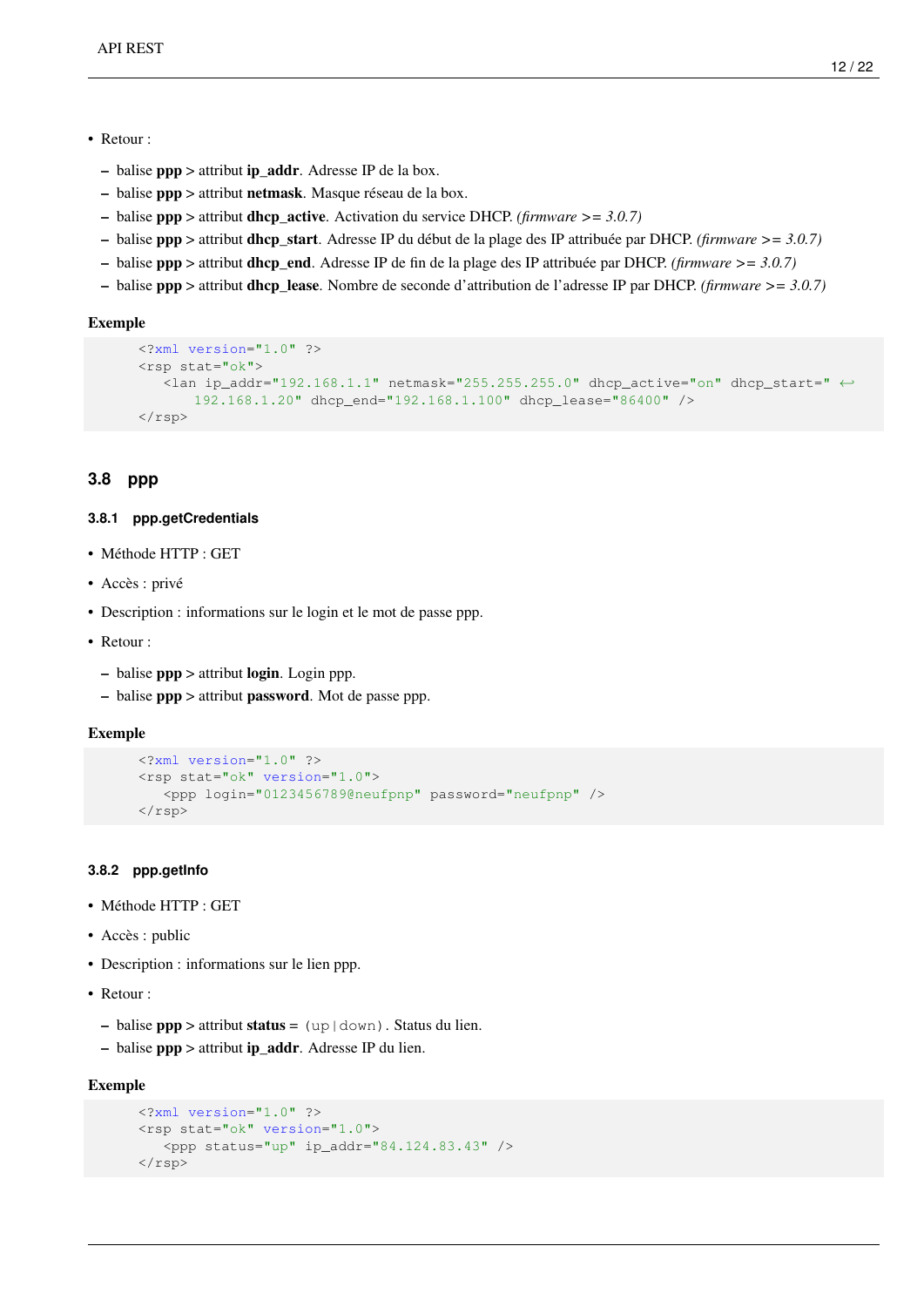#### <span id="page-17-0"></span>**3.8.3 ppp.setCredentials**

- <span id="page-17-4"></span>• Méthode HTTP : POST
- Accès : privé
- Description : définir le login et le mot de passe ppp.
- Paramètre requête :
	- login
	- password

## <span id="page-17-1"></span>**3.9 system**

#### <span id="page-17-2"></span>**3.9.1 system.getInfo**

- <span id="page-17-3"></span>• Méthode HTTP : GET
- Accès : public
- Description : informations système.
- Retour :
	- balise system > attribut product\_id. L'ID du produit: \$(NB)-\$(HARD)-\$(HARD\_VERSION).
	- balise system > attribut mac\_addr. L'adresse MAC de la neufbox.
	- balise system > attribut net\_mode = (router|bridge).
	- balise system > attribut net\_infra = (adsl|ftth|gprs). Connexion internet principale de la box.
	- balise system > attribut uptime. Temps d'activité de la box en seconde.
	- balise system > attribut version\_mainfirmware. Version du firmware de la box: \$(NB)-MAIN-R\$(VERSION).
	- balise system > attribut version\_rescuefirmware.
	- balise system > attribut version\_bootloader.
	- balise system > attribut version\_dsldriver. *(indisponible sur NB5) (firmware >= 2.1.2)*

#### Exemple

```
<?xml version="1.0" ?>
<rsp stat="ok" version="1.0">
  <system product_id="NB5-SER-r1"
          mac_addr="00:17:33:80:02:4a"
          net_mode="router"
           net_infra="adsl"
           uptime="76913"
           version_mainfirmware="NB5-MAIN-R2.1.2"
           version_rescuefirmware="NB5-RESCUE-R1.0.3"
           version_bootloader="NB5-BOOTLOADER-R05"
           version_dsldriver="NB4-A2pB024k2" />
```
</rsp>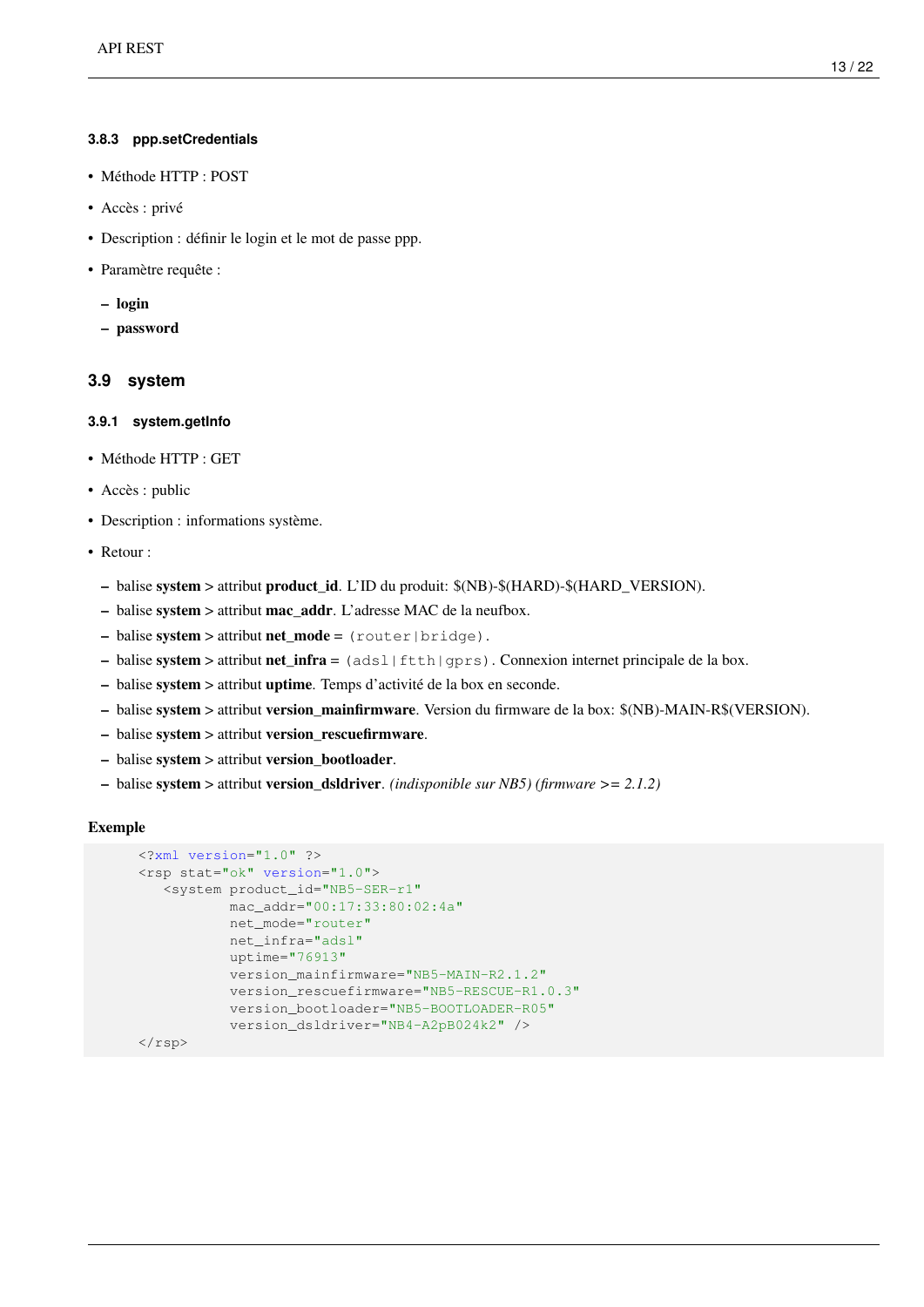#### <span id="page-18-0"></span>**3.9.2 system.getWpaKey**

- Méthode HTTP : GET
- Accès : privé
- Description : clé WPA par défaut de la box.

#### Exemple

```
<?xml version="1.0" ?>
<rsp stat="ok" version="1.0">
   <system wpa_key="thazcynshag4knahadza" />
\langle/rsp>
```
## <span id="page-18-1"></span>**3.9.3 system.reboot**

<span id="page-18-6"></span>**Note** Existe depuis le firmware 3.0.7

- Méthode HTTP : POST
- Accès : privé
- Description : Redémarrer la box.

#### <span id="page-18-2"></span>**3.9.4 system.setNetMode**

- Méthode HTTP : POST
- Accès : privé
- Description : définir le mode réseau de la box.
- Paramètre requête :
	- mode = (router|bridge)

#### <span id="page-18-3"></span>**3.10 voip**

#### <span id="page-18-4"></span>**3.10.1 voip.getCallhistoryList**

<span id="page-18-5"></span>**Note** Existe depuis le firmware 3.0.7

- Méthode HTTP : GET
- Accès : privé
- Description : historique des appels téléphonique.
- Retour :
	- balise calls > balise call > attribut type = (pstn|voip|radio). Type de lien utilisé.
	- balise calls > balise call > attribut direction =  $(incoming | outgoing)$ . Sens de l'appel.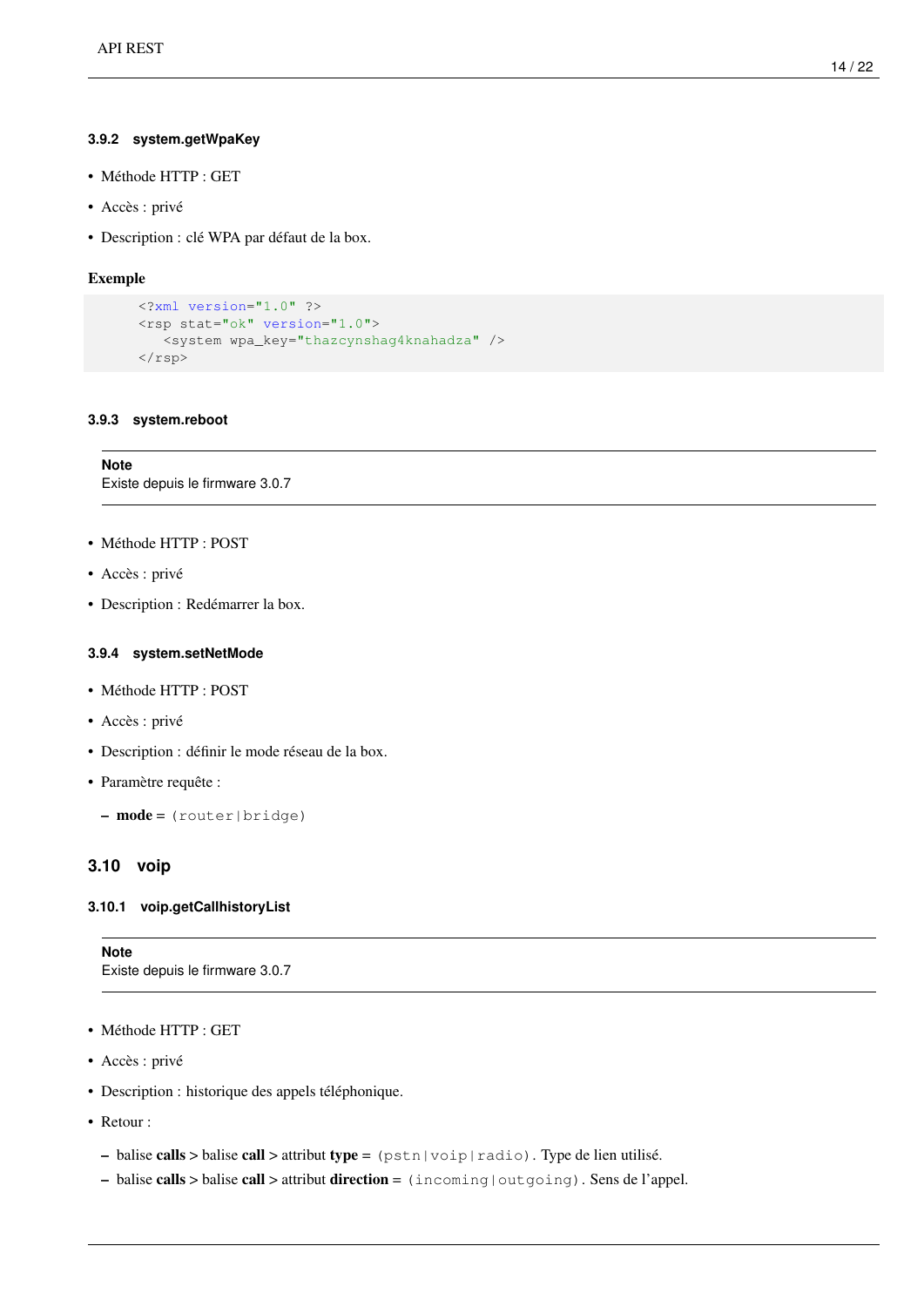- balise calls > balise call > attribut number. Numéro de téléphone.
- balise calls > balise call > attribut length. Temps en seconde de l'appel.
- balise calls > balise call > attribut date. Date en format UNIX de l'appel.

#### Exemple

```
<?xml version="1.0" encoding="UTF-8"?>
<rsp stat="ok" version="1.0">
   <calls>
        <call type="voip" direction="incoming" number="065042 XXXX" length="125" date=" ←-
           1281111795" />
        <call type="voip" direction="incoming" number="044512 XXXX" length="31" date=" ←-
           1281111845" />
    </calls>
\langle/rsp>
```
#### <span id="page-19-0"></span>**3.10.2 voip.getInfo**

- <span id="page-19-3"></span>• Méthode HTTP : GET
- Accès : privé
- Description : informations sur la voix sur IP.
- Retour :
	- balise voip > attribut status =  $(\text{up}| \text{down})$ . Status du service VOIP.
	- balise voip > attribut infra = (adsl|ftth|gprs). Lien utilisé pour la VOIP. *(firmware >= 2.1.2)*
	- balise voip > attribut hook\_status = (onhook|offhook|unknown). Status du combiné (onhook = raccroché). *(firmware >= 3.0.7)*
	- balise voip > attribut callhistory\_active = (on|off). Activation de l'historique des appels. *(firmware >= 3.0.7)*

#### Exemple

```
<?xml version="1.0" ?>
<rsp stat="ok" version="1.0">
  <voip status="up" infra="adsl" hook_status="onhook" callhistory_active="on" />
\langle/rsp>
```
#### <span id="page-19-1"></span>**3.10.3 voip.restart**

- Méthode HTTP : POST
- Accès : privé
- Description : redémarrer la voip.

#### <span id="page-19-2"></span>**3.10.4 voip.start**

- Méthode HTTP : POST
- Accès : privé
- Description : démarrer la voip.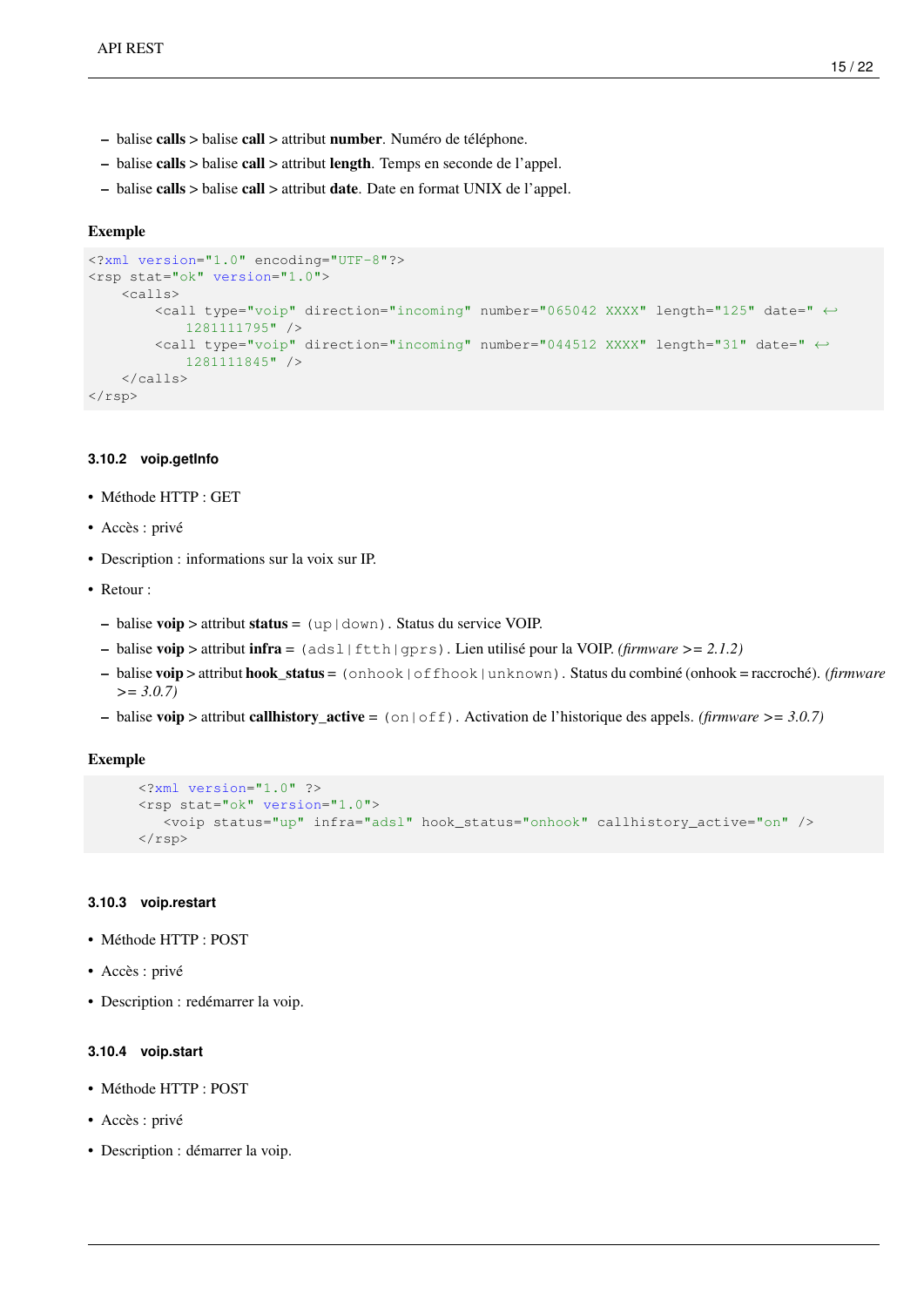#### <span id="page-20-0"></span>**3.10.5 voip.stop**

- Méthode HTTP : POST
- Accès : privé
- Description : arrêter la voip.

## <span id="page-20-1"></span>**3.11 wan**

## <span id="page-20-2"></span>**3.11.1 wan.getInfo**

#### <span id="page-20-4"></span>**Note** Cette méthode était privée avant le firmware 3.0.6

- Méthode HTTP : GET
- Accès : public *(privé avant le firmware 3.0.6)*
- Description : informations génériques sur la connexion internet.
- Retour :
	- balise wan > attribut status =  $(\text{up}| \text{down})$ . Status de la connexion internet.
	- balise wan > attribut uptime. Temps de connexion internet.
	- balise wan > attribut ip\_addr. Adresse IP internet.
	- balise wan > attribut infra = (adsl|ftth|gprs). Lien utilisé pour la connexion internet. *(firmware >= 2.1.2)*

#### Exemple

```
<?xml version="1.0" ?>
<rsp stat="ok" version="1.0">
   <wan status="up" uptime="29873" ip_addr="10.23.40.20" infra="adsl" />
\langle/rsp>
```
## <span id="page-20-3"></span>**3.12 wlan**

## **Note**

A partir des versions 2.1 du firmware, la répresentation du mode wifi a changé pour plus de clareté et de simplicité. Voici la table de correspondance entre les anciennes et les nouvelles valeurs:

| ancienne valeur | nouvelle valeur |
|-----------------|-----------------|
|                 | 11b             |
|                 | auto            |
|                 | 11g             |
| $11n-only$      | 11n             |
| auto            | 11ng            |
| 11n-legacy      | 11ng            |
| legacy          | 1g              |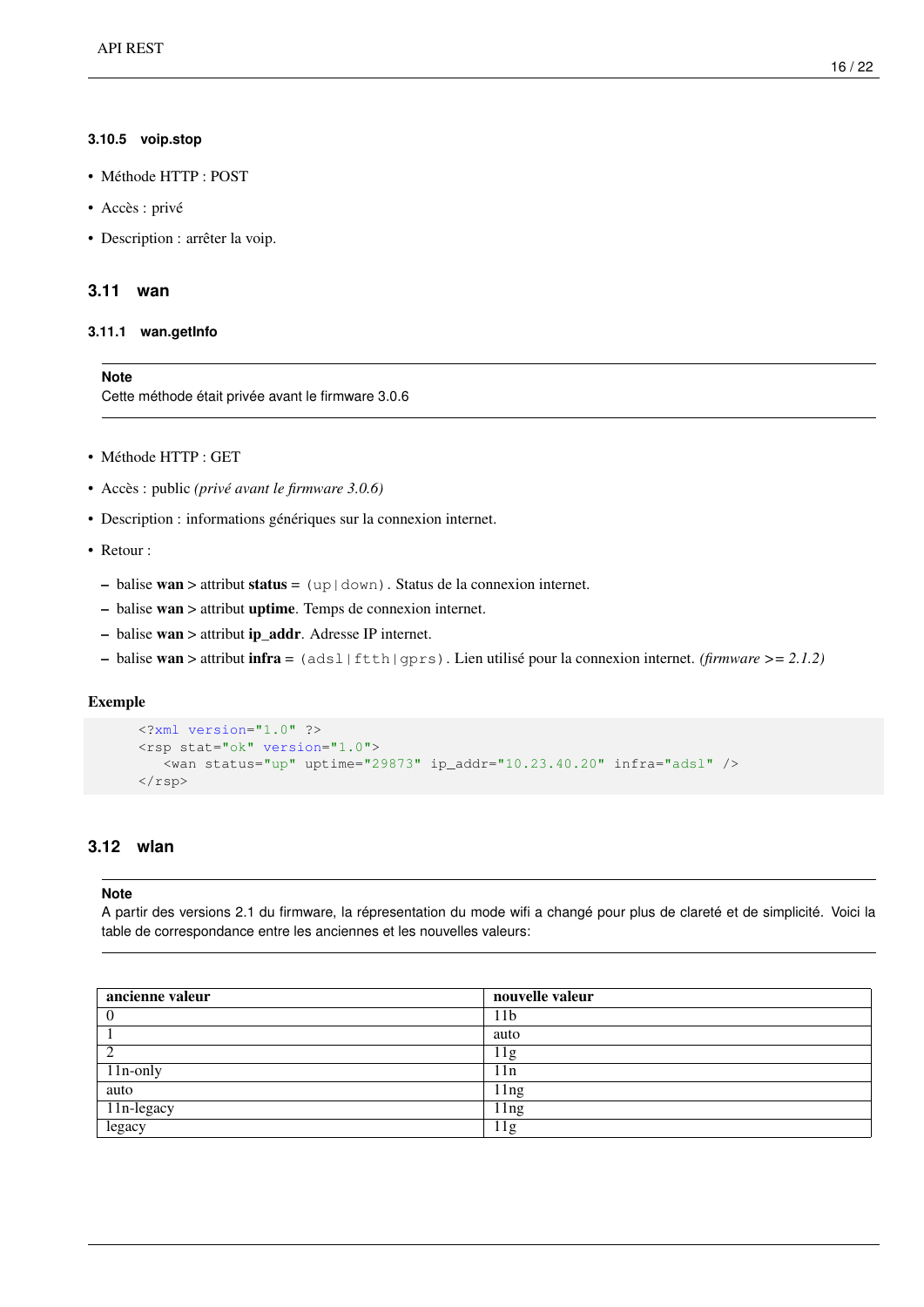#### <span id="page-21-0"></span>**3.12.1 wlan.enable**

- Méthode HTTP : POST
- Accès : privé
- Description : activer le WiFi.

## <span id="page-21-1"></span>**3.12.2 wlan.disable**

- Méthode HTTP : POST
- Accès : privé
- Description : désactiver le WiFi.

## <span id="page-21-2"></span>**3.12.3 wlan.getClientList**

- Méthode HTTP : GET
- Accès : privé
- Description : liste des clients WiFi.

#### Exemple

```
<?xml version="1.0" ?>
<rsp stat="ok" version="1.0">
  <client mac_addr="01:02:03:04:05:06" ip_addr="192.168.1.23" />
  <client mac_addr="06:07:08:09:10:11" ip_addr="192.168.1.24" />
\langle/rsp>
```
## <span id="page-21-3"></span>**3.12.4 wlan.getInfo**

<span id="page-21-4"></span>

Les modes wifi ont changé à partir de la 2.1: [table de correspondance](#page-0-0) [?note].

- Méthode HTTP : GET
- Accès : privé
- Description : informations sur le WiFi.
- Retour :
	- balise wlan  $>$  attribut active =  $($ on $|$ off). Activation.
	- balise wlan > attribut channel. Canal.
	- balise wlan > attribut mode =  $($ auto $|11b|11g|11n|11ng)$ . Mode radio.
	- balise wlan > attribut mac\_filtering = (whitelist|blacklist|off). Activation du filtrage mac. *(firmware >= 3.0.7)*
	- balise wlan > balise wl0 > attribut ssid. Nom du réseau.
	- balise wlan > balise wl0 > attribut enc = (OPEN|WEP|WPA-PSK|WPA2-PSK|WPA-WPA2-PSK). Encryption. *(Nouveaux modes à partir du firmware 2.1)*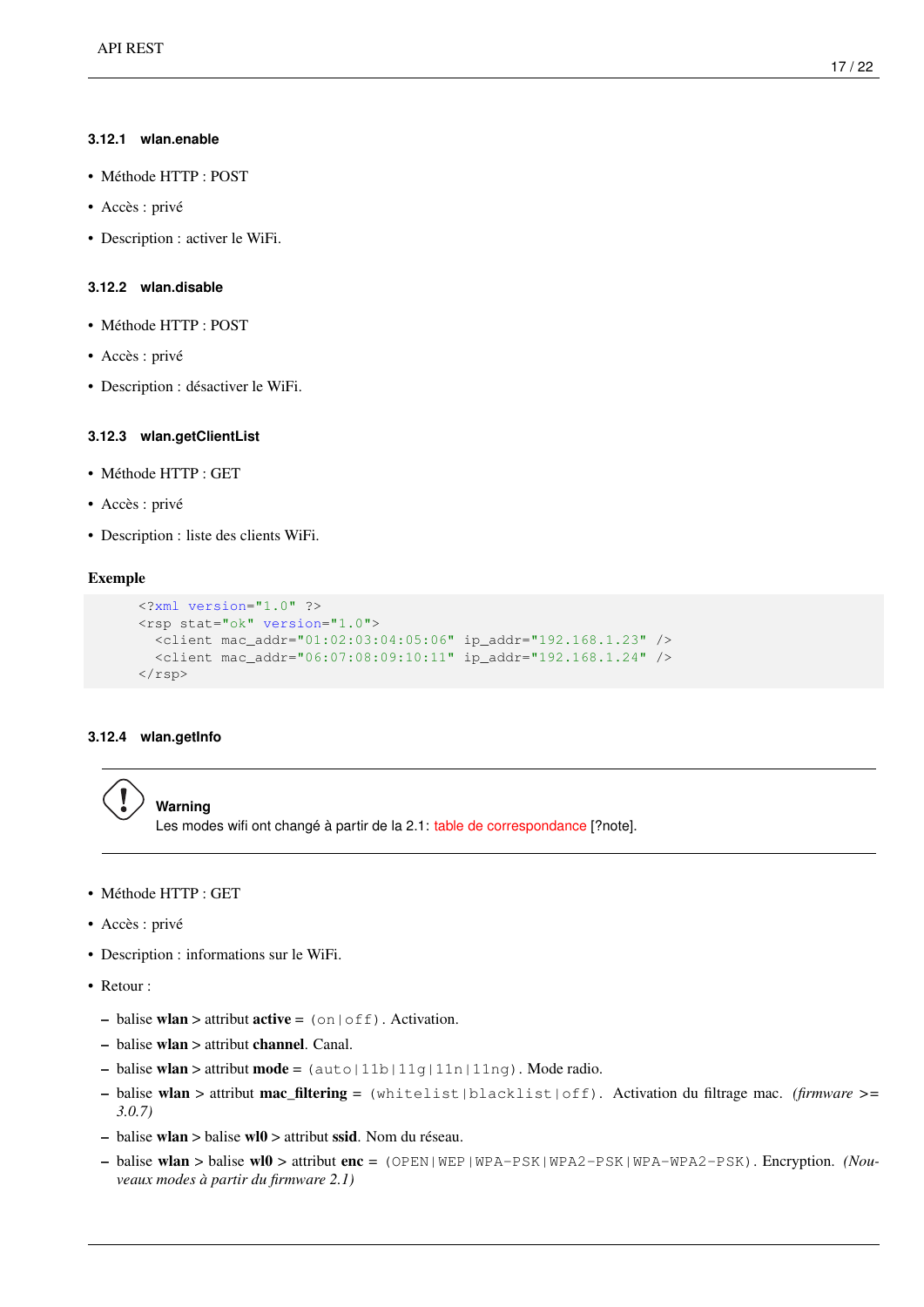- balise wlan > balise wl0 > attribut keytype =  $(\text{ascii}|\text{hexa})$ .
- balise wlan > balise wl0 > attribut wpakey. Clé WPA.
- balise wlan > balise wl0 > attribut wepkey. Clé WEP primaire.

#### Exemple

```
<?xml version="1.0" ?>
 <rsp stat="ok" version="1.0">
   <wlan active="on" channel="11" mode="11ng" mac_filtering="off">
     <wl0 ssid="NEUF_0060" enc="WPA-PSK" keytype="ascii" wpakey="thazcynshag4knahadza" ←-
         wepkey="" />
   </wlan>
 \langle/rsp>
```
## <span id="page-22-0"></span>**3.12.5 wlan.setChannel**

- Méthode HTTP : POST
- Accès : privé
- Description : définir le canal WiFi.
- Paramètre requête :
	- channel. 1  $\Leftarrow$  channel  $\Leftarrow$  13.

#### <span id="page-22-1"></span>**3.12.6 wlan.setWl0Enc**

- Méthode HTTP : POST
- Accès : privé
- Description : définir la sécurité du réseau WiFi.
- Paramètre requête :
	- enc = (OPEN|WEP|WPA-PSK|WPA2-PSK|WPA-WPA2-PSK)

#### <span id="page-22-2"></span>**3.12.7 wlan.setWl0Keytype**

- Méthode HTTP : POST
- Accès : privé
- Description : définir le type de clé WEP.
- Paramètre requête :
	- $-$  keytype = (ascii|hexa)

#### <span id="page-22-3"></span>**3.12.8 wlan.setWl0Ssid**

- Méthode HTTP : POST
- Accès : privé
- Description : définir le nom du réseau WiFi.
- Paramètre requête :
	- ssid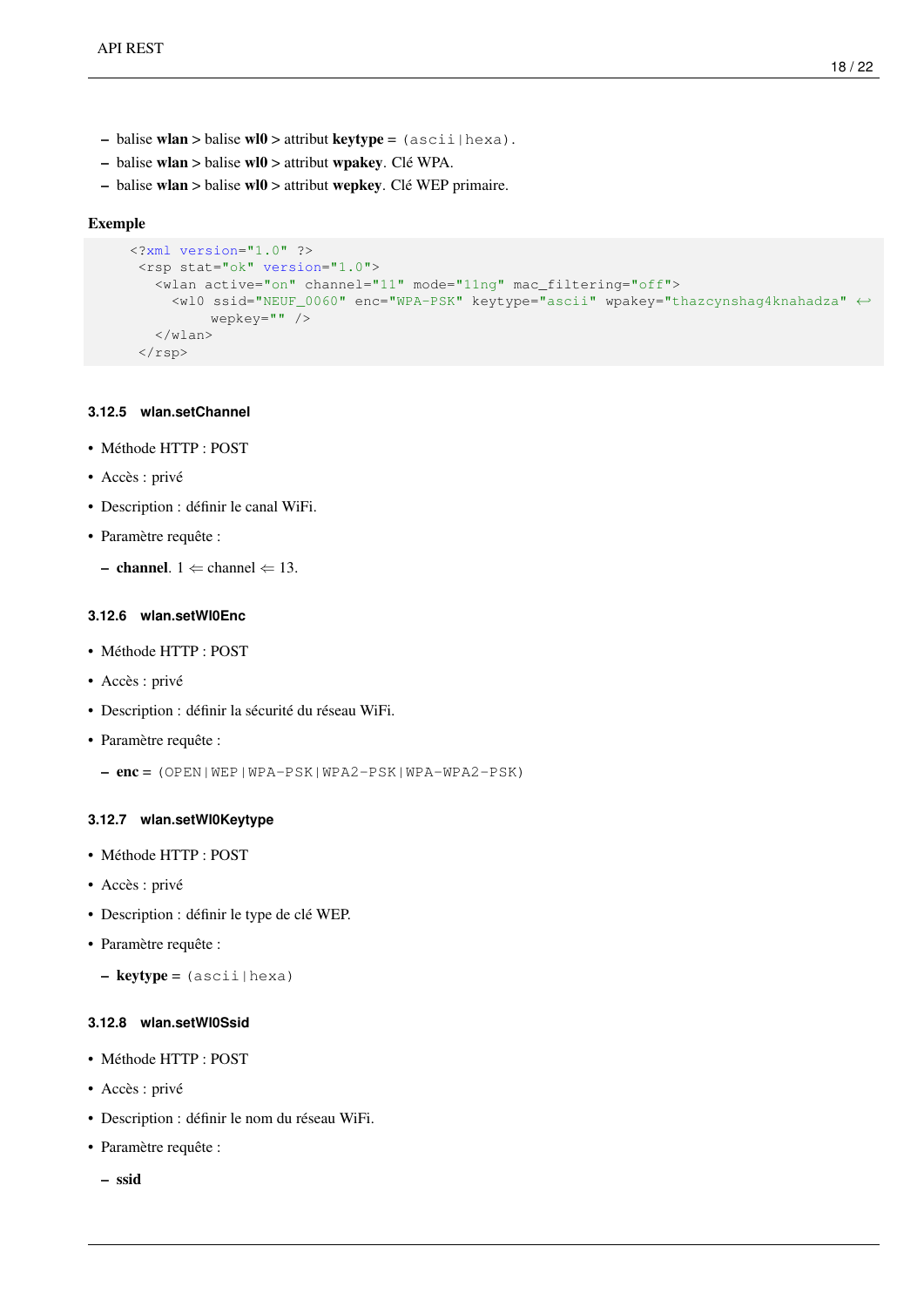## <span id="page-23-0"></span>**3.12.9 wlan.setWl0Wepkey**

- Méthode HTTP : POST
- Accès : privé
- Description : définir la clé WEP.
- Paramètre requête :

– wepkey

## <span id="page-23-1"></span>**3.12.10 wlan.setWl0Wpakey**

- Méthode HTTP : POST
- Accès : privé
- Description : définir la clé WPA.
- Paramètre requête :
	- wpakey

## <span id="page-23-2"></span>**3.12.11 wlan.setWlanMode**

# **Warning**

Les modes wifi ont changé à partir de la 2.1: [table de correspondance](#page-0-0) [?note].

## • Méthode HTTP : POST

- Accès : privé
- Description : définir le mode radio WiFi.
- Paramètre requête :
	- *(Pour NB5)* mode = (11n|11ng|11g)
	- $-($ *Pour NB4/CIBOX* $)$  mode =  $(11b|11q|auto)$

## <span id="page-23-3"></span>**3.12.12 wlan.restart**

- Méthode HTTP : POST
- Accès : privé
- Description : redémarrer le WiFi.

#### <span id="page-23-4"></span>**3.12.13 wlan.start**

- Méthode HTTP : POST
- Accès : privé
- Description : démarrer le WiFi (pour que le WiFi soit démarré, il faut qu'il soit activé).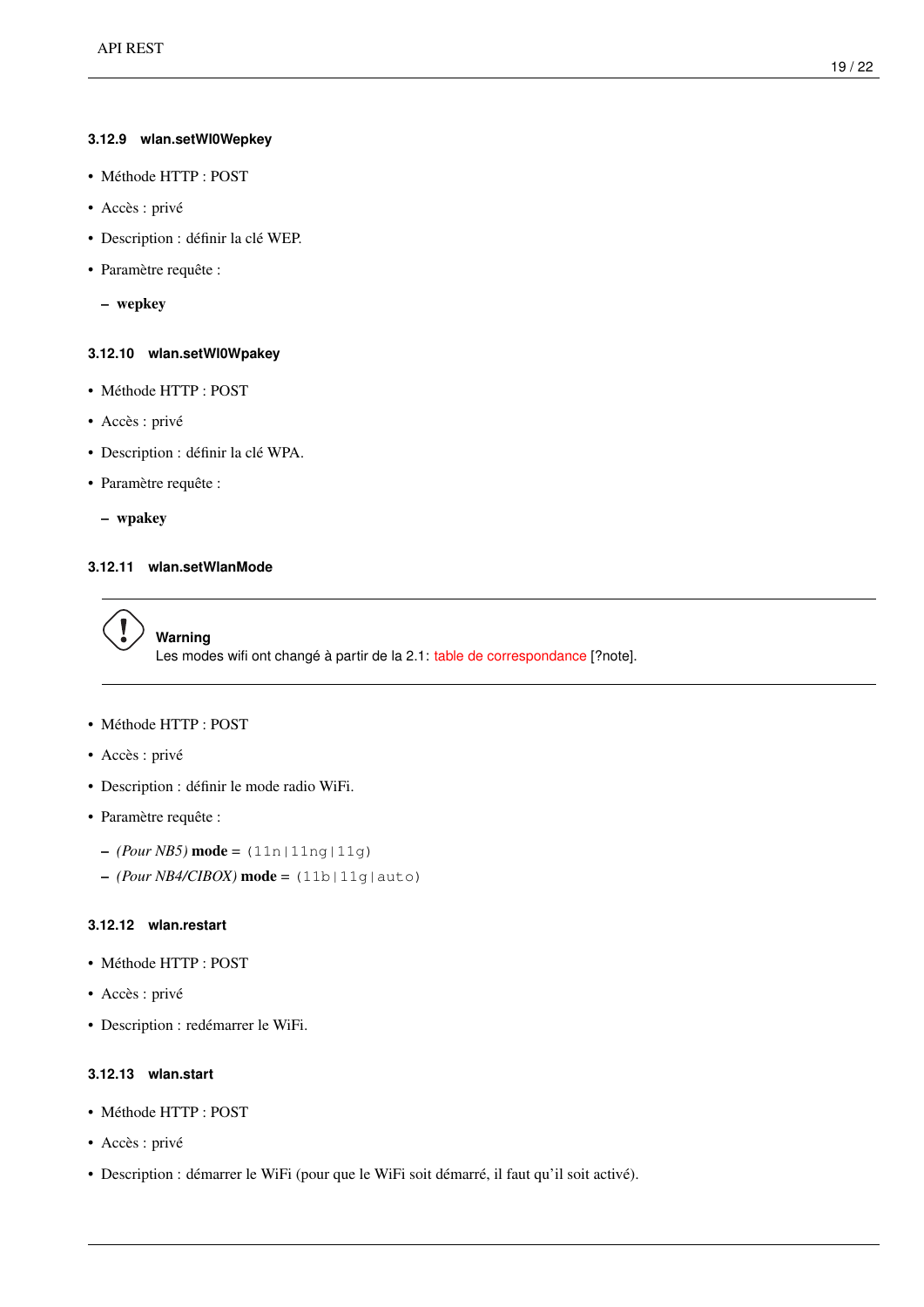#### <span id="page-24-0"></span>**3.12.14 wlan.stop**

- Méthode HTTP : POST
- Accès : privé
- Description : arrêter le WiFi.

## <span id="page-24-1"></span>**4 Annexe**

## <span id="page-24-2"></span>**4.1 Code de hashage en C**

#### <span id="page-24-3"></span>hash.c

```
#include <string.h>
#include <stdlib.h>
#include <stdio.h>
#include <tropicssl/sha2.h>
int crypto_hmac_sha256_hash(char *key, char *msg, char **result)
{
        sha2_context hmac;
        unsigned char digest[32];
        int i;
        if(msg == NULL){
                return -1;
        }
        *result = calloc(1, 32 * 2 + 1);
        if (*result == NULL){
               return -1;
        }
        sha2_hmac_starts(&hmac, key, strlen(key), 0);
        sha2_hmac_update(&hmac, (unsigned char*) msg, strlen(msg));
        sha2_hmac_finish(&hmac, digest);
        for (i = 0; i < 32; i++){
                snprintf((*result) + 2 * i, 3,
                         "%02x", (unsigned char) digest[i]);
        }
        return 0;
}
int crypto_sha256_hash(char *msg, char **result)
{
        sha2_context sha256;
        unsigned char digest[32];
        int i;
        if (msg == NULL)
        {
                return -1;
        }
```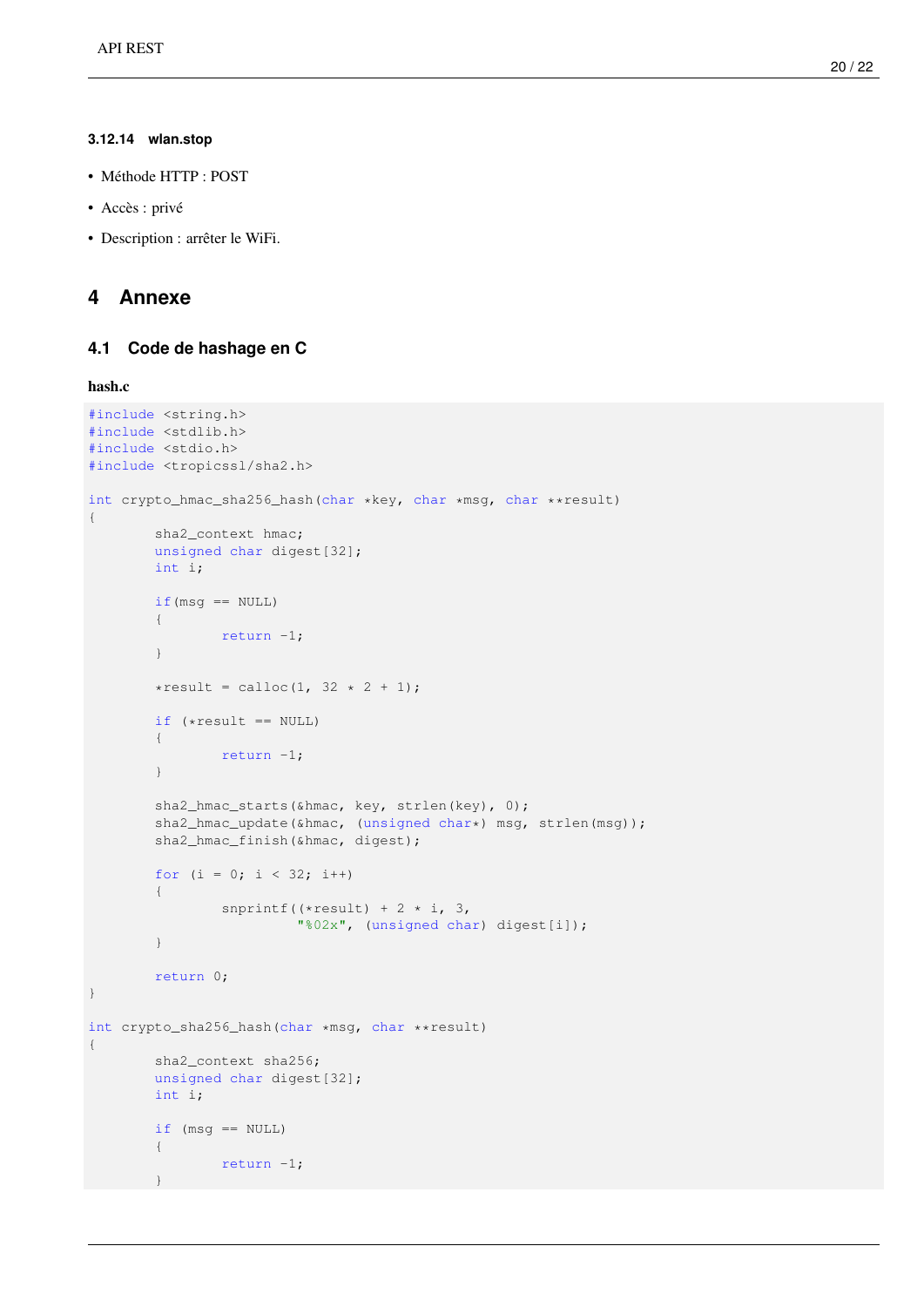```
*result = calloc(1, 32 \times 2 + 1);
        if (*result == NULL)
        {
                return -1;
        }
        sha2_starts(&sha256, 0);
        sha2_update(&sha256, (unsigned char*) msg, strlen(msg));
        sha2_finish(&sha256, digest);
        for (i = 0; i < 32; i++){
                snprintf((*result) + 2 * i, 3,
                         "%02x", (unsigned char) digest[i]);
        }
        return 0;
}
int main(int argc, char **argv)
{
        char* value_prehash = NULL, *value_hashed = NULL;
        int ret = 0;if(argc != 3){
                fprintf(stderr,
                        "Usage: %s <token> <value to hash>\n", argv[0]);
                return 1;
        }
        if(crypto_sha256_hash(argv[2], &value_prehash) != 0)
        {
                fprintf(stderr, "crypto_sha256_hash failed !\n");
                ret = 1;goto clean;
        }
        if(crypto_hmac_sha256_hash(argv[1],
                                    value_prehash,
                                    &value_hashed) != 0)
        {
                fprintf(stderr, "crypto_hmac_sha256_hash failed !\n");
                ret = 1;goto clean;
        }
        printf("hash = s\n\rangle n", value_hashed);
clean:
        free(value_prehash);
        free(value_hashed);
        return ret;
}
```
#### Compilation

```
$ gcc -lm -lz -ltropicssl hash.c -o hash
$ ./hash
```